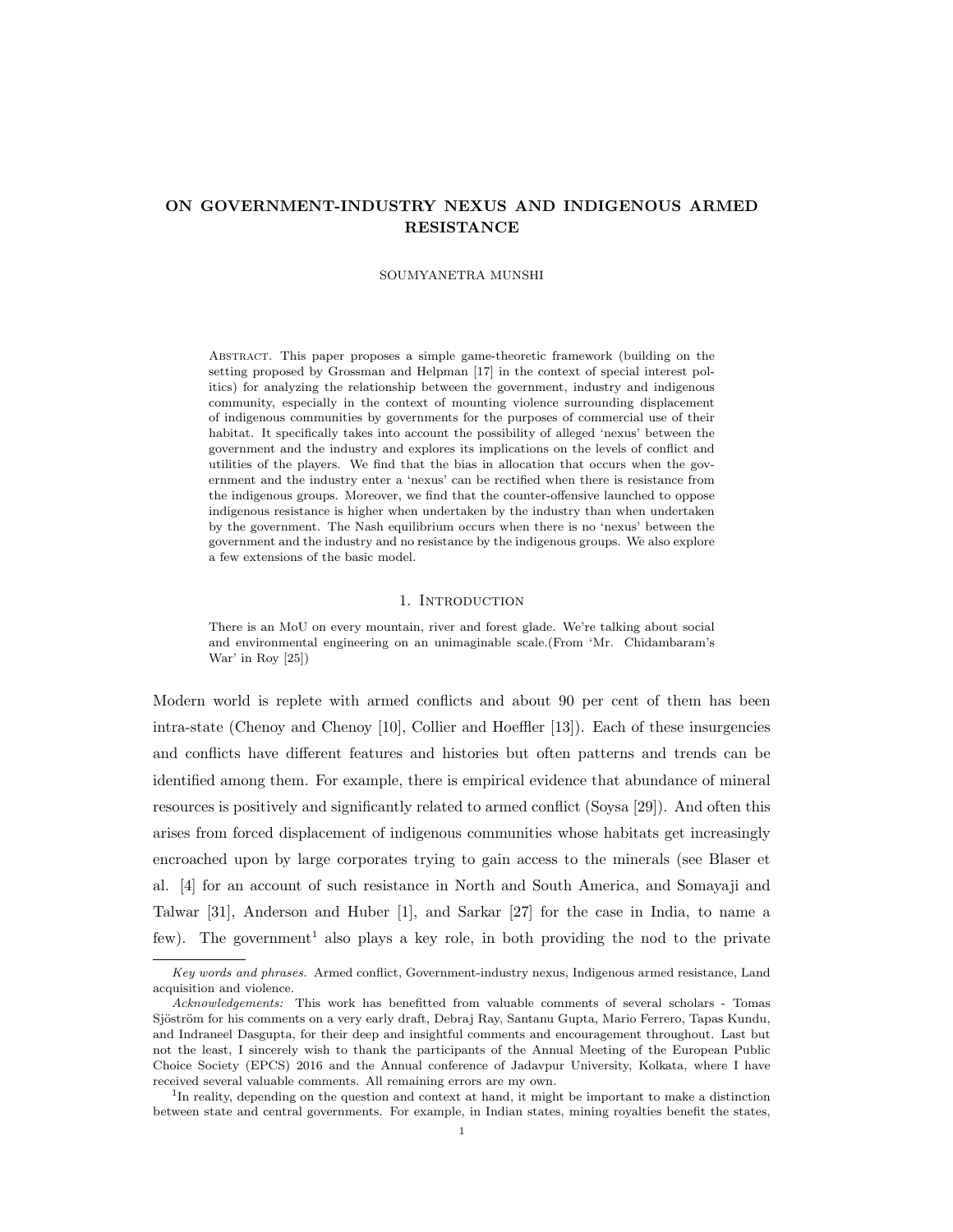players in going ahead with operations in such resource-rich areas, as well as rehabilitation measures of the displaced communities (see Cernea [9], and Dasgupta [14], for example). Allegations of mutually convenient arrangements, monetary and otherwise, between the government and corporate houses at the cost of further deprivation and humiliation of the indigenous communities are also not uncommon, which leads to further conflagration, armed resistance and gory outcomes. This paper is an attempt to provide an analytical framework for exploring this tripartite relation between the government, profit-seeking identities like MNCs etc., generically called the industry, and the local indigenous community.

Modern businesses are typically large corporate houses or multinational corporations which often operate in developing countries using resources from these countries<sup>2</sup> . In India, for instance, huge mineral deposits in the hills of Eastern and Central India have attracted tremendous corporate interest but has unfortunately seen some ghastly bloodshed as well (Chenoy and Chenoy [10], Roy [25]). The situation gets compounded with the local inhabitants (tribals or adivasis) getting help from and often identifying themselves with Maoists who in turn fortify their ranks with the help of these disgruntled tribals<sup>3</sup>. In fact the Maoist insurgency in India (aided and abetted by the tribals and hence forming an amorphous insurgent group) has turned much more bloody relative to 1960's when Maoism first gained ground and momentum in India. The annual number of victims in this conflict is now close to a thousand (Gayer and Jaffrelot [15]).

Moreover, it is often alleged that governments join hands with these large corporates who are mostly MNCs to facilitate their operations in spite of such hostile local environments (see

but they are set by the central government. Moreover states and central governments are responsible for counter-insurgency operations. Such issues naturally generate a plethora of incentives for various actors like possible provocation by the local government to start and continue a conflict with the rebels (Azam and Bhatia [3]) or effect of inclusion of indigenous people in village-level governments on violence (Pasquale [22]) or various kinds of fiscal incentives facing states (Vanden Eynde [33]). In our context, since we are mainly concentrating on total counter-resistance efforts launched against the indigenous communities, it is not necessary to distinguish between which government has undertaken it, the state, the centre or local. Hence 'government' here refers to all levels of the government clubbed together who undertake counter-resistance measures.

<sup>&</sup>lt;sup>2</sup>According to recent data, out of 100 largest "economies" in the world, only 47 of them are nation states, the other 53 are MNCs. Exxon Mobil Corporation, for example, has annual revenues that exceed the GDP of all but 20 of the world's 220 nations. (Carroll [8])

<sup>&</sup>lt;sup>3</sup>In India, the rise of Maoism or Naxalism (after the place Naxalbari where the movement first begun) has come to be entangled with armed resistance of the displaced communities. The areas that are Naxaliteaffected are part of the 187 forest districts that cover 63% of dense forests (covered by the Fifth and Sixth Schedules of the Constitution) and which are home to major mineral deposits like coal, tin, bauxite and iron ore (Chenoy and Chenoy [10]). Exploitation of forest produce and mining of minerals are certainly at the heart of Maoist insurgency. In 2008 an expert group appointed by the Planning Commission submitted a report called Development Challenges in Extremist Affected Areas, which said "the Naxalite (Maoist) movement has to be recognised as a political movement with a strong base among the landless and poor peasantry and adivasis. Its emergence and growth need to be contextualized in the social conditions and experience of people who form a part of it. The huge gap between state policy and performance is a feature of these conditions. Though its professed long-term ideology is capturing state power by force, in its day-today manifestation, it is to be looked upon as basically a fight for social justice, equality, protection, security and local development."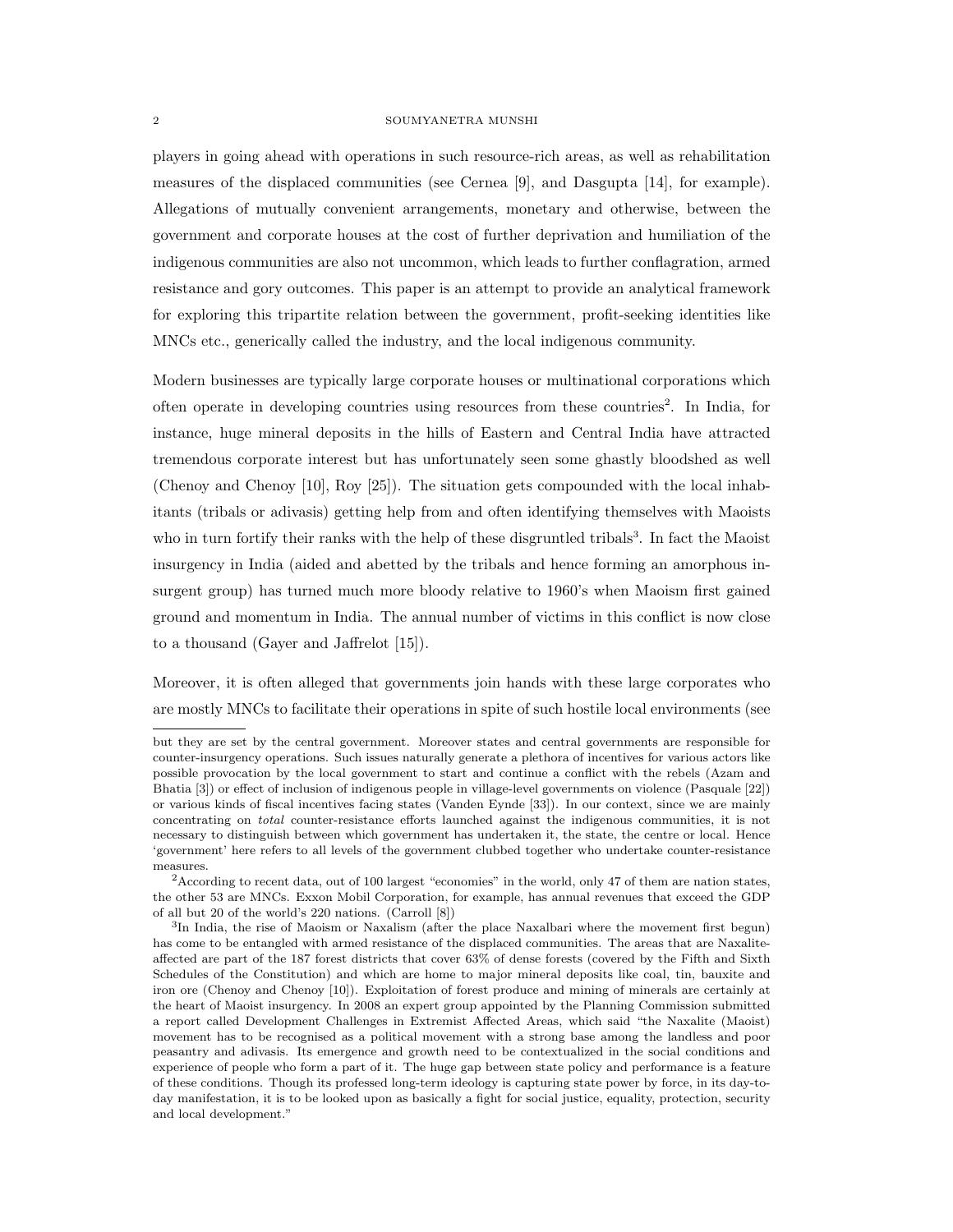more details and examples below). During 1970's and early 1980's, national governments often opposed MNC entry (Calvano [7]). However, with economic globalization of the 1990's, we see increased cooperation between MNCs and national governments (Luo [18]). Luo succintly put it as follows, "MNCs and governments are interdependent on each other for critical resources in today's world economy. Sharing resources cooperatively creates more payoffs for both than controlling privately. This cooperation can create synergies because their resources are often complementary and their interests compatible." He elaborates how governments and MNCs especially strengthen their long-term relations once the MNC has begun operations since "governments themselves can also be important customers, suppliers, or partners of large transactions conducted by MNCs". Moreover, he recognizes how this continued cooperation leads to a shift in the paradigm of regulation of the MNC by the government "from overt to covert and from direct to indirect".

1.1. Framework. With such a background in mind, we propose a framework to analyze various issues concerning the players. To begin with, we have adapted the framework proposed by Grossman and Helpman [17] in the context of special interest politics, where interest groups contribute in order to influence policy outcomes. Their starting point is simply a division of a public good between two groups by a benevolent social planner when one of the groups can organize into a lobby. Hence they study the outcome (division) when lobbying takes place vis-a-vis that which would have occurred in its absence and points to the 'bias' that creeps in due to lobbying. However in these settings, since the focus is on the interest group, not much attention is paid to behavior of the unorganized group, against whom such 'biased' allocations are likely to act. Our attempt here is to extend such an analysis to include the possibility of the hitherto unorganized group to rise in armed rebellion against such allocations under alleged nexus.

Given that the unorganized group rises in rebellion, we have analyzed two models - one where there is alleged 'nexus' between the government and the industry in the form of joint maximization of objectives in return of monetary favors being bestowed by the industry on the government, and the other where such a nexus is absent. In the 'nexus' model, the industry makes a monetary contribution to the government and then the government chooses a level of allocation of a public resource between the industry and the indigenous group. In the next stage of the game, the indigenous group resists such allocation of the natural resource and rises in armed resistance against allocation decisions of the government. That is, the indigenous group makes investments in conflict which are countered by the government with its own investments in counter resistance measures. Such steps are costly for the government to undertake and so are resistance measures of the indigenous groups.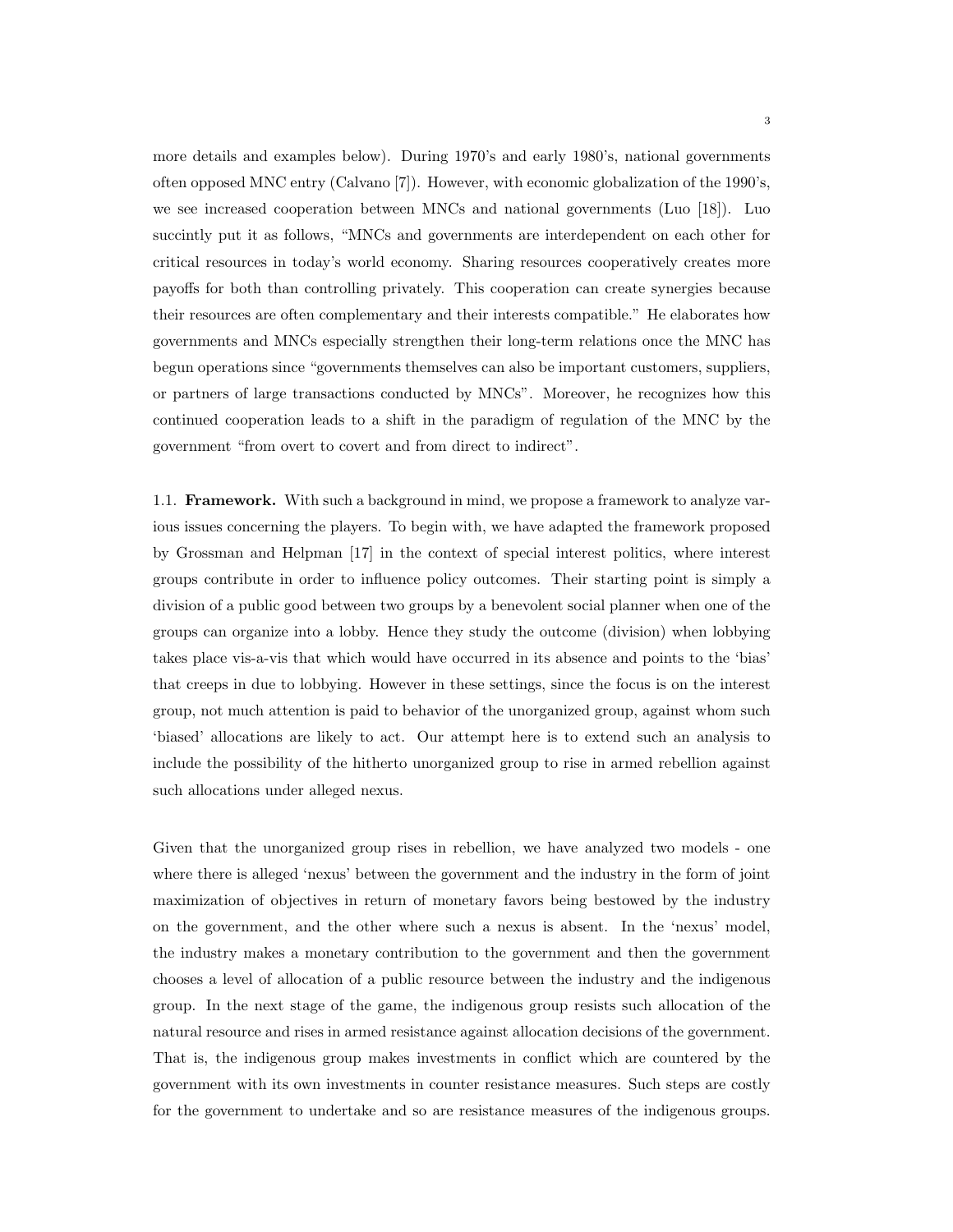Outcomes are probabilistic and probabilities depend on investments made by the parties in conflict (in this case the government and the indigenous community).

As opposed to this model, in the 'no-nexus' model (that is where there is resistance of the indigenous groups but no monetary dealings of the corporates with the government), we assume that the government decides on a level of allocation of the public good without being subject to any kind of influence from any of the parties. However whenever there is allocation/redistribution of the public good, there is resistance by the indigenous group since it means taking away of resources over which they have been enjoying undivided ownership rights. Moreover, in the no-nexus situation, we assume that counter-resistance measures are mainly undertaken by the industry (as opposed to them being undertaken primarily by the government under  $n$ exus)<sup>4</sup>. Hence in the next stage of the no-nexus game, the indigenous group and the industry invest in costly conflict. simultaneously. Again, outcomes are probabilistic and probabilities depend on investments made by the parties in conflict (in this case the industry and the indigenous group).

To summarise the nature of our contribution, the following 2X2 representation, called 'M', might be useful. Here groups 1 and the government move along the rows and can either choose to be in 'nexus' or not. Group 2 moves along columns and can either resist or not. The analysis of Grossman and Helpman (called 'GH' in the table below) focussed on the first column corresponding to no resistance by the indigenous group, whether or not there is nexus (between government and corporates)<sup>5</sup>. This paper essentially augments the analysis to include resistance by the indigenous group and its repercussions on allocations and utilities of the parties, both under nexus and no-nexus between corporates and the government.

|       |                          |       |    | Resistance<br>(Gr. 2) |                     |
|-------|--------------------------|-------|----|-----------------------|---------------------|
| $M =$ |                          |       | Nο |                       | Yes                 |
|       | Nexus                    | No GH |    |                       | No-nexus-resistance |
|       | $ $ (Gr 1, Govt.) Yes GH |       |    |                       | Nexus-resistance    |

Grossman and Helpman get the expected result of bias in allocation of the public good once the industry and the government enter into nexus. However by introducing resistance by the indigenous community, we obtain the extremely interesting result that distortion in allocation can actually be rectified and allocation can be brought back to the no-nexus

<sup>4</sup>The industry in principle, can undertake counter-resistance measures even when it is in nexus with the government, but to keep things simple, we assume that in case of nexus government undertakes the bulk of counter-resistance measures while in its absence, the industry shoulders the onus. In short, given resistance by the indigenous group, government confronts rebellion under nexus while the industry confronts them when there is no nexus.

 $5T$ hough, by assuming specific functional forms, we have worked out utilities etc. in much greater details.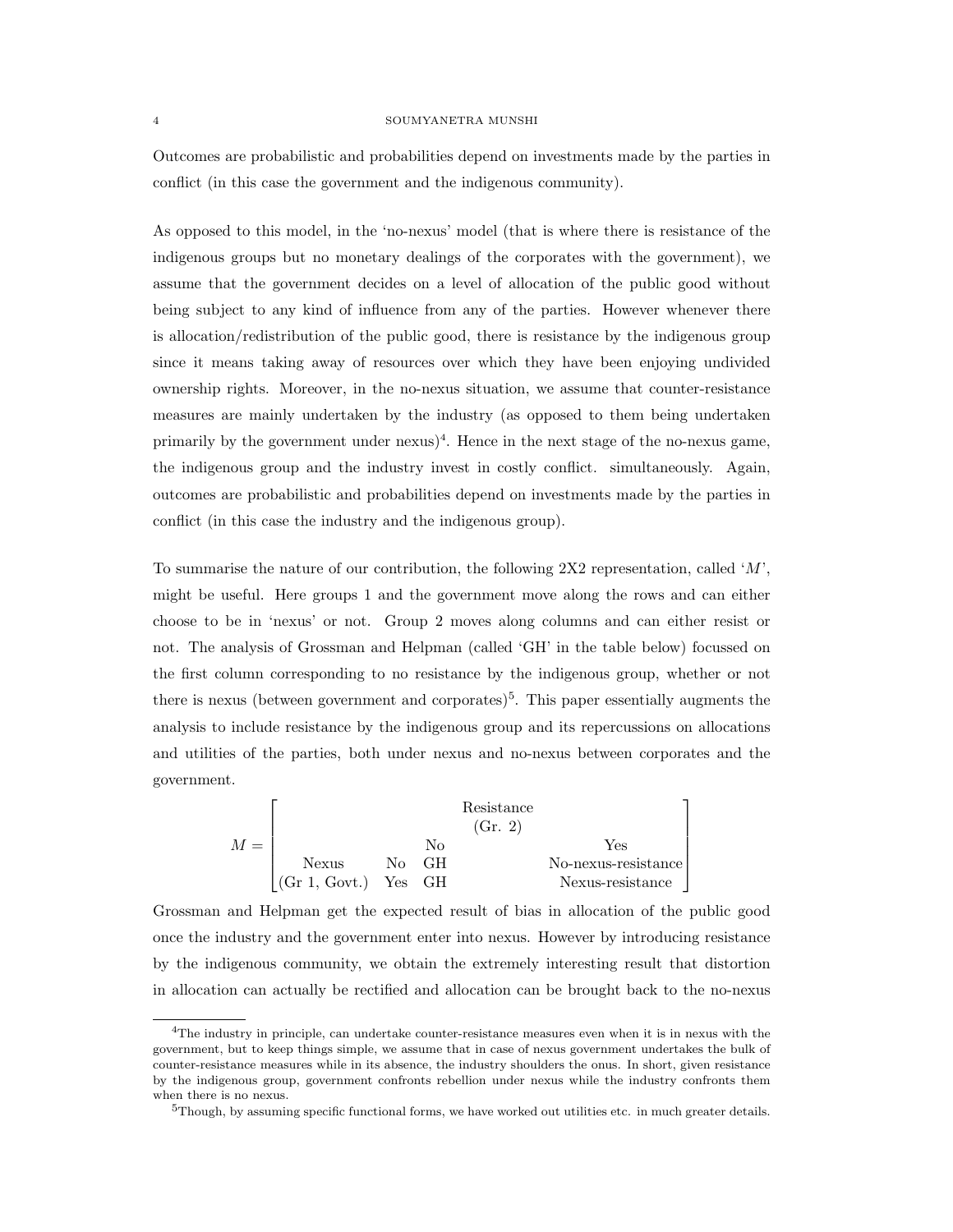level. That is, allocation in the no-nexus-no-resistance regime is same as that in the nexusresistance regime. The result seems to capture many real-life situations where allocation decisions have been halted owing to mass demonstrations etc., by indigenous communities.

Moreover, compared to the situation of no-nexus-no-resistance, in the nexus-resistance scenario, utility of the indigenous group is higher, government is equally well-off and the industry is worse off. Compared to the situation of nexus and no-resistance too, we get the following: government is equally well off; indigenous group is better off and industry is worse off. In general that is, resistance leaves the indigenous community better off and the industry worse off (leaving government's utility unchanged), irrespective of whether group 1 and the government had been in nexus or not. (Detailed utility comparisons between possible regimes are given in Proposition 9.) However, the only Nash equilibrium occurs when there is no nexus between the government and the corporates and no resistance by the indigenous communities.

Also, retaliation measures of the industry (in the no-nexus-resistance model) are always higher than that of the government (as in the nexus-resistance model). In other words, counter-resistance measures faced by the indigenous group are higher in the no-nexusresistance regime relative to the nexus-resistance regime. Commensurately, the rebellion by the indigenous community is higher in the no-nexus regime versus that in the no-nexus regime. Also, no-nexus regimes with resistance sees greater violence since both the offensive by the industry is higher relative to that of the government (in the nexus-resistance regimes), and so is the resistance by the indigenous group in response to it.

Related Thoughts and Literature. The topic of the paper borders on several strands of literature and disciplines. Firstly, it belongs to the economics literature that models conflicts and civil wars. Much research, for example, talks about the economics behind civil strife which essentially says that rebellion happens when its benefits outweigh its costs (see Azam [2], Collier and Hoeffler [12], Grossman [16], and Reuveny and Maxwell [26], to name a few). Collier and Hoeffler [13] try to analyze civil wars according to its root cause. The idea is that some wars arise primarily due to greed in the sense of some agents wanting to capture valuable resources for purposes of trade and export thereby causing grievance in the process leading to rebellion of the affected people. On the other hand, some civil strife are grievance-driven like revolts of ethnic or religious minorities against some decision/behavior of the majority group for example. Our model definitely has the flavor of the first category though our model is quite different overall. Interestingly, our model can also be related to the second category since the people who are "wronged" in some sense, from whom the valuable resource is being taken away, also happen to be the indigenous community,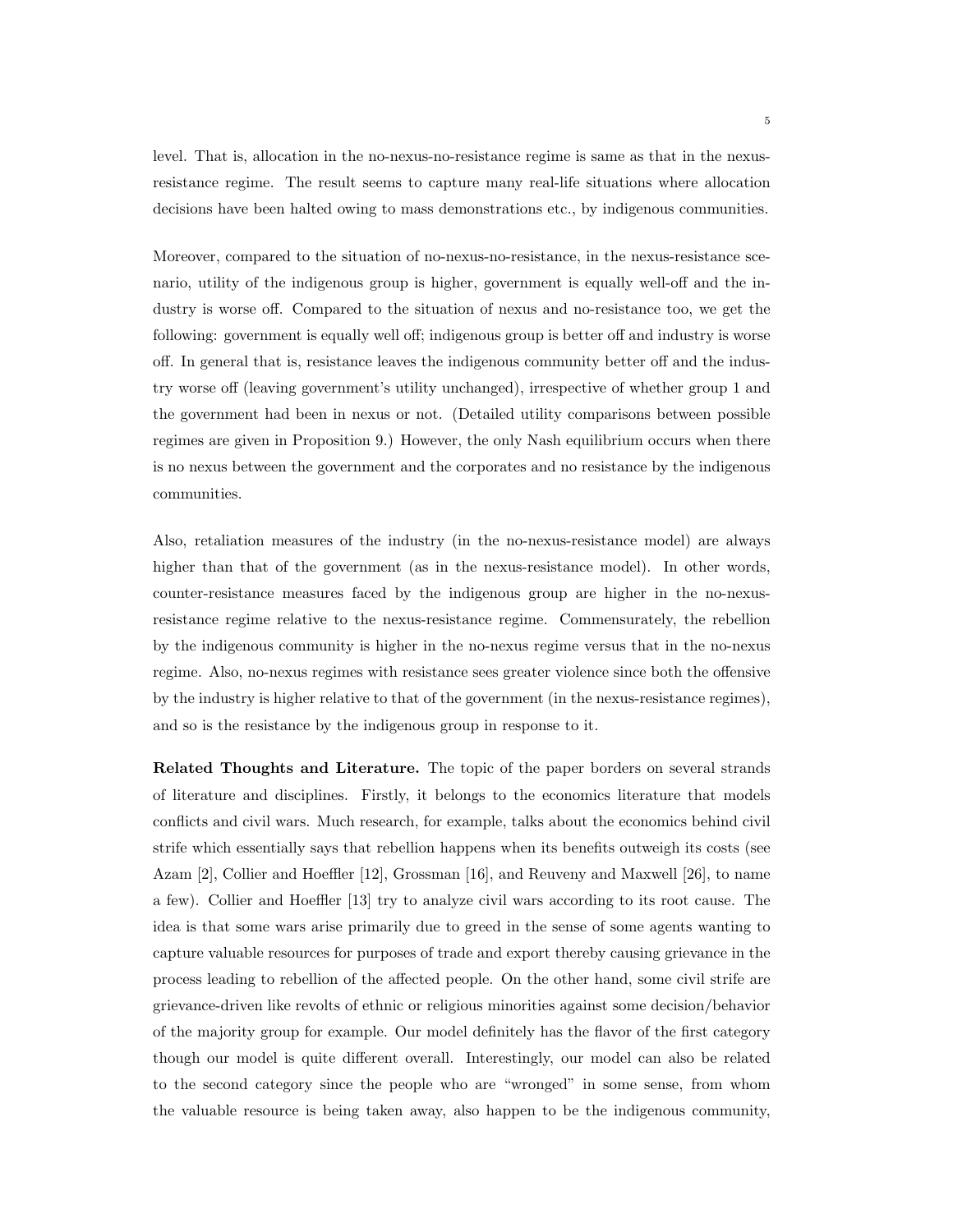who are ethnically different and often form a minority that are typically backward and underdeveloped as well. As Collier and Hoeffler empirically show, most civil strife is best explained by a model that combines the two sources of strife - greed and grievance. Our model can also be related to the "resource-curse" literature which says that the greater is natural resource abundance, the higher is the probability of conflict (see Wick and Bulte, [35], for example). Of course, the model starts with the presence of a resource which is hitherto in the control of an indigenous community, and its redistribution causes conflict in the model. However, that is not the only cause. The novelty of the model lies in that it shows how a possible nexus between the industry and the government can further exacerbate this conflict.

Recently there has been a burgeoning (mostly empirical) literature specifically looking at violence in the mining regions of India. For example, Vanden Eynde [33] looks at how changes in tax regimes affect violence in these areas. Again in [32], he looks at how rural income shocks affect violence. In a similar spirit, Pasquale [22] studies why inclusion of indigenous people (tribals) in local governments significantly reduce violence in these strifetorn regions. Azam and Bhatia [3] explore a theory of provocation by state governments to trigger insurgency thereby seeking intervention by central government to help them gain greater access to mineral resources. The closest model is perhaps that of Steinberg [30] which has three players, government, firm and the local population and she studies conditions under which the government represses local protests or aids them on one hand and also when firms make transfers to local populations. However none of these specifically deals with modelling nexus or its absence with the corporates which play significant roles in such scenarios. The present paper is an attempt to theoretically analyse such a possibility.

The model, at some intrinsic level, rests on the philosophical plane that discusses rights of indigenous people. See Nozick [20], for example for a classic reference of such views that encompass the struggles of the indigenous people, inevitably enmeshed in pressures from the government and the market-place<sup>6</sup>. See also Oldham and Frank [21], Quane [24].

Alleged nexus between the industry and the government and resistance by affected groups. Major pillars of the formal game-theoretic model is the alleged nexus between the government and the industry which is often at the root of indigenous resentment and violent manifestations of protests. Let us now present some narrative evidences pertaining to this alleged nexus, and armed rebellion (which are often intertwined), and also point to specific cases in certain countries that have come to the fore in recent times.

 $6$ Two noteworthy implications of Nozick's philosophy are that the state may not use its coercive apparatus for the purpose of getting some citizens to aid others, or in order to prohibit activities of the people for their own good or protection.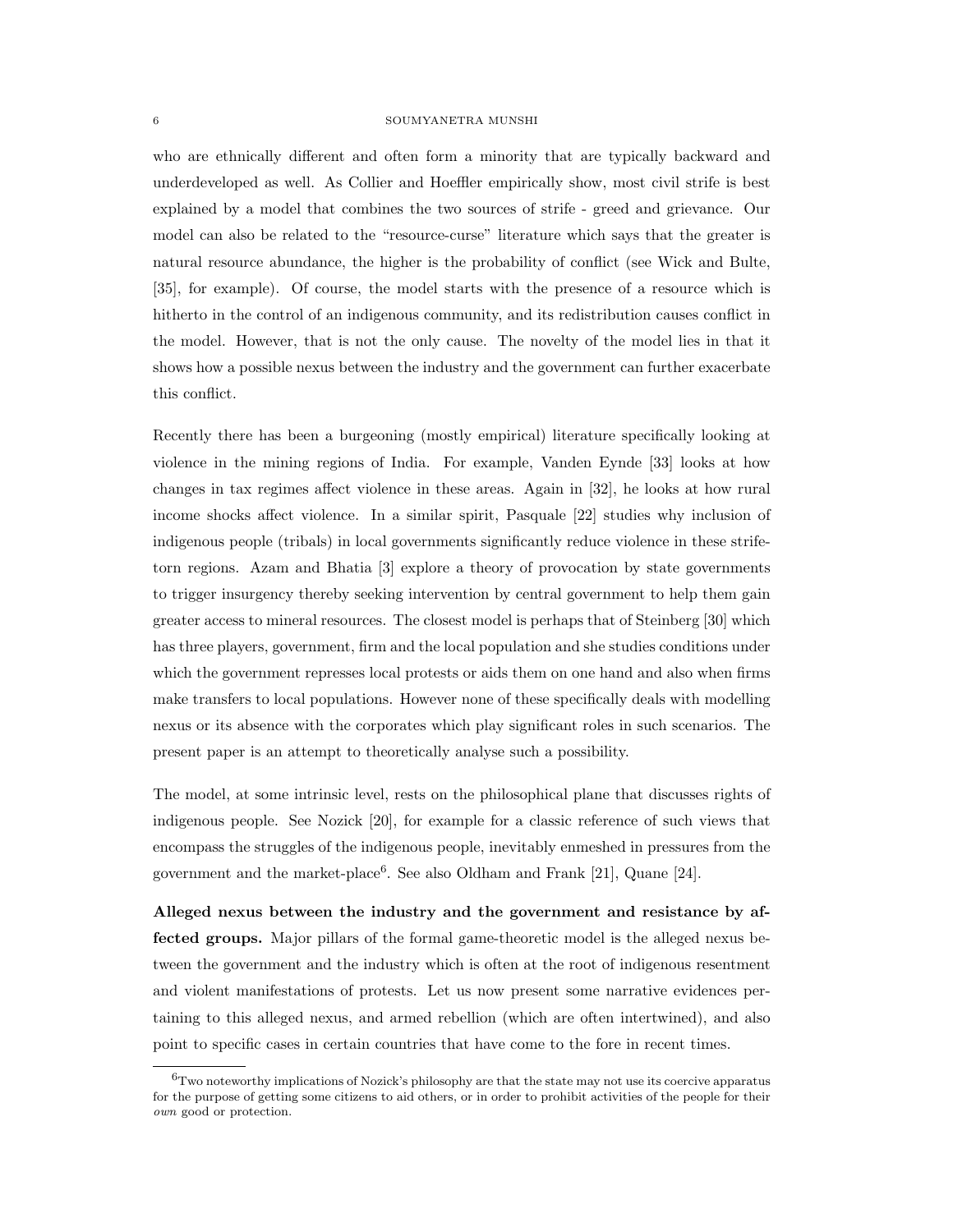The management literature has brought to the front many global business ethics issues plague modern businesses today. Ethical issues surrounding MNCs fall into at least eight major categories: "bribery and sensitive payments, employment issues, marketing practices, impact on the economy and development of host countries, effects on the natural environment, cultural impacts of operations, relations with host governments, and relations with home countries." (Carroll [8]) Especially with spread of business in developing economies since the 1980s, there have been frequent complaints that companies exploit the social and environmental conditions of such countries echoing Milton Friedman's famous statement that there is "only one social responsibility of business: to use its resources and engage in activities designed to increase its profit". Hence it is now widely recognized that often some of the people in developing countries (the local indigenous communities, for example) are ignored or marginalized by CSR, "because they were either not acknowledged or were too difficult to manage". In fact, the question that Blowfield and Frynas sound out remains unanswered in the management literature, "Can corporations, built on a western economic model, recognize values rooted in other cultures?" Within its narrow limits, this paper however, concentrates on one particular malady that plagues MNC operations in distant locations - that of a nexus with the host government.

This nexus has, recently, come to the centre stage in the management literature. "There are many instances in which multinationals have used their muscle to push through sensitive policies and gain preferential benefits in ways that have been deeply resented in the countries concerned. Multinational corporations, as much as governments, are therefore often seen to reflect alien cultures and interests which become a threat to the identity and independence of people in the countries where they operate." Such a sense is definitely prevalent in many places where they operate like in India. The attitude of the host government seems to be "that the benefits to their country's interests, and sometimes their own pockets, outweigh a consideration of what their citizens think." (Child [11]) Next we present specific countries and cases where such allegations of nexus has surfaced and armed rebellion has been witnessed.

India. In India, there are allegations of widespread favors being bestowed on MNCs arising out of government-MNC nexus. For example, the signing of contracts worth \$1.6 billion with power industries by the Chhattisgarh government coincided with the launch of Salwa Judum, which allegedly helped to forcefully evict tribals from their villages. Similarly, the Jharkhand government has signed contracts with the Tata, Birla, Essar and other groups for aluminum and iron-ore plants. According to the Planning Commission report in 2008, whereas tribals constitute 8.08% of the country's population, they form 40% of the displaced. In Andhra Pradesh, for example, where contracts for bauxite-mining has been given to the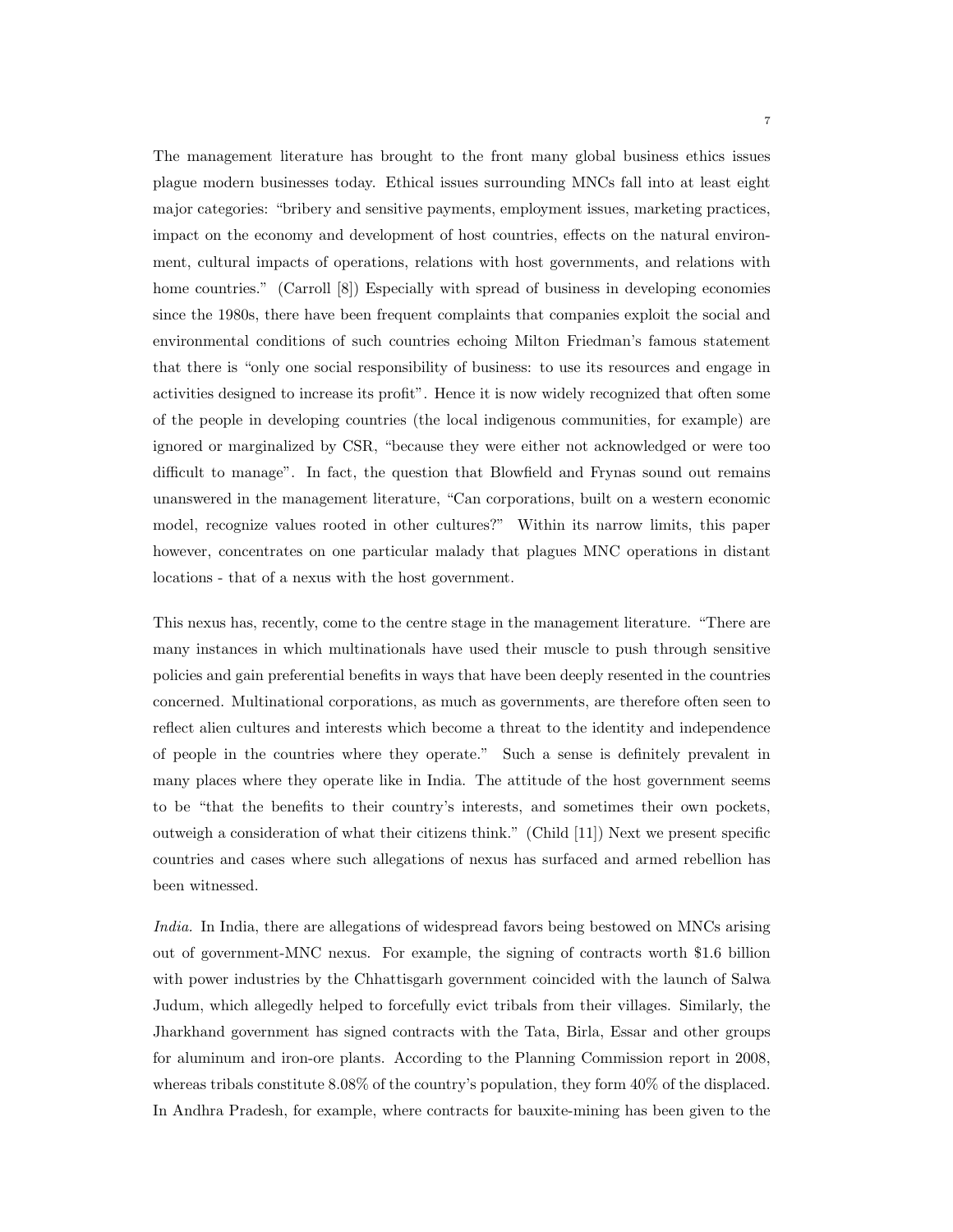Jindals and the Anrak Group, mining operations will displace about 100,000 tribals and employ only 400 of them.

In another instance for example, the government has alleged that 'Greenpeace' and other NGOs were using anti-nuclear, anti-genetic modified food and anti-coal agitations to negatively impact GDP growth in the country. In a second report, it recommended cancellation of the permission given to Greenpeace for collecting funds abroad. "We have in our campaigns made enough stakeholders extremely uncomfortable. The nexus between industry and government is a well-known plot....some people are really upset." The NGO said it was specifically targeted for having emerged as one of the primary voices against coal mining and nuclear projects (which are MNC operated) in India.

Counter-insurgency operations in India have also assumed gargantuan proportions. The Indian government, for example, deploys huge military and para-military forces in areas where such operations take place. There are other covert operations like 'Salwa Judum' as well - according to Wikipedia, "Salwa Judum (meaning "Peace March" or "Purification Hunt" in Gondi language) was a militia mobilised and deployed as part of anti-insurgency operations in Chhattisgarh, India, aimed at countering Naxalite violence in the region.".

Ghana. We see such instances extensively in Latin America as well. Resistance by indigenous groups often lead to violence and death like in Ghana where "in November 2005, police officers in the Brim North District of Ghana's Eastern Region shot and killed a resident and injured three others during a protest against Newmont Mining Company's proposed method to compensate local farmers for economic losses." (Calvano [7]) Again, "the government of Ecuador declared a state of emergency in northeastern Napo province to quash violent protests by indigenous communities aimed at disrupting Occidental Petroleum's production in the rainforest." (Calvano [7])

Brazil. According to Ward [34], "From the mid-1960s the Brazilian government introduced a system of subsidies and fiscal incentives which particularly favoured large-scale Amazonian cattle ranching. ... Corporate enterprises,... secured extensive land grants, and displaced, often violently, considerable numbers of peasant settlers who had occupied small holdings without legal title. ... Settler penetration into Amazonia was helped by government road construction, and the logging trails established to extract timber." No doubt the government was a helpful ally in such corporate initiatives and expansion. He also notes, specifically with respect to mining, "Mining development also occurred on a large-scale capitalist basis, most notably through the undertaking formed to exploit the Carajas iron ore deposits, discovered in 1967. ... By the mid-1980s... Amazon tree cover was being lost through felling and burning at an accelerating rate, and suggesting that much of the region would be entirely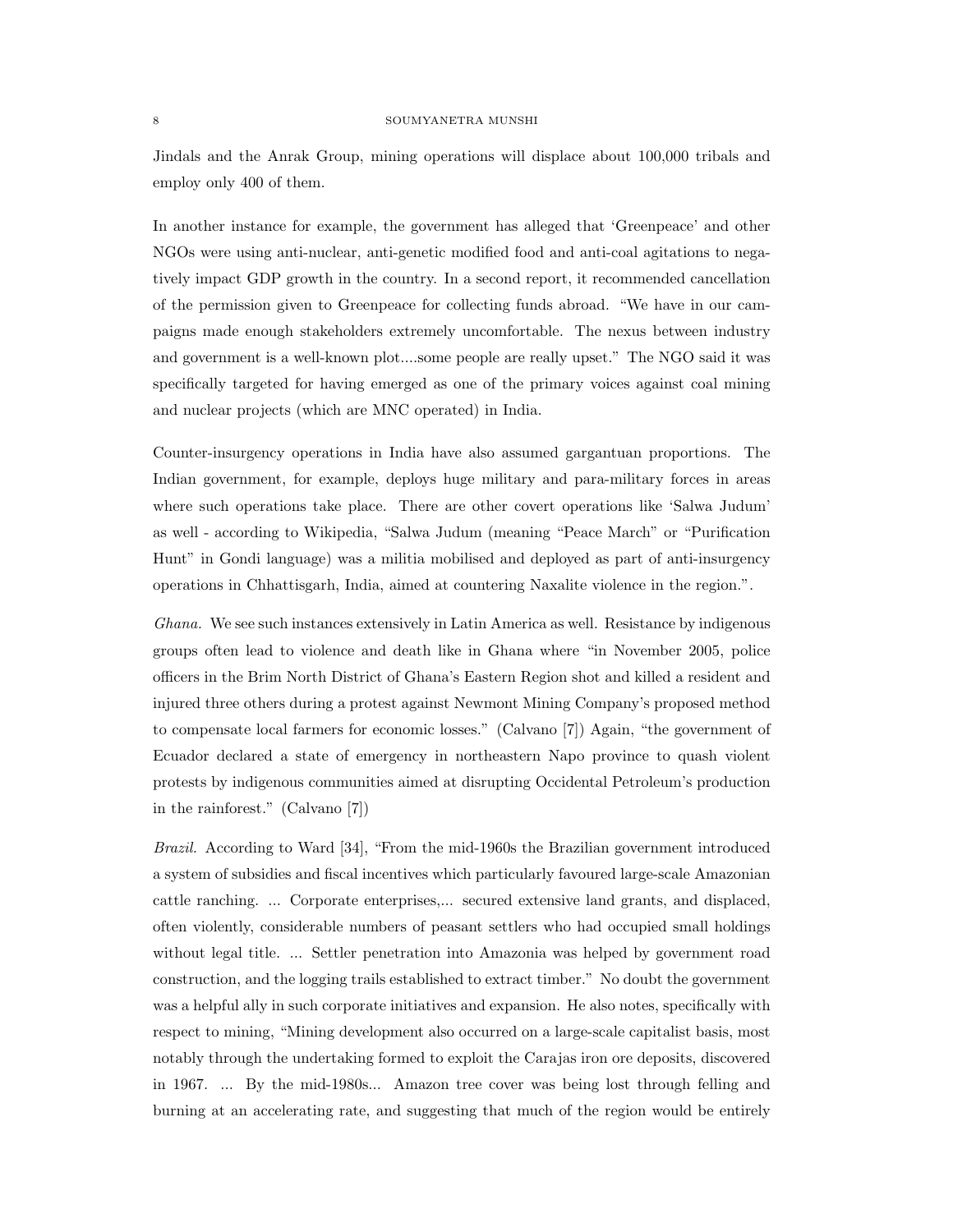deforested within a few years ... and contribute to 'greenhouse effect'. ... There was concern too over the threatened loss of potentially valuable biological species."

The rest of the paper is organized as follows: section 2 presents the two models; section 3 derives the main implications of the models regarding levels of conflict and welfare of the parties; section 4 looks at two possible extensions of the basic model and; section 5 concludes.

# 2. The Model

The low, flat-topped hills of south Orissa have been home to the Dongria Kondh long before there was a country called India or a state called Orissa. The hills watched over the Kondh. The Kondh watched over the hills and worshipped them as living deities. Now these hills have been sold for the bauxite they contain. For the Kondh it's as though god has been sold. (From 'Mr. Chidambaram's War' in Roy [25])

The starting point of this paper is a public good allocation problem of allocating a public good between two groups as presented in Grossman and Helpman [17]. Grossman Helpman considers the possibility of one of them being organized (a special interest group or a lobby) and then studies the allocation scenario etc. We present their benchmark case (when one of the groups is not organized) and the case when one of them is organized, below, for easy reference and comparison with our models later on. We then add an additional complexity to the existing framework where the unorganized group can now resist government allocations. More formally, there are three players/parties - the government, the industry and the indigenous community. Let the government be denoted by player  $G$ , the corporation be player 1 and the indigenous community be player 2. Player G has to allocate a natural resource of amount  $g$  between players 1 and 2 (this and the notation denoting the utilities of the players have been borrowed from Grossman and Helpman [17]). Assume that the natural resource is initially within the custody of player 2 (the indigenous community). Let  $g_1$  be the amount of g that the government announces to allocate to player 1. Hence player 2's share is  $g - g_1$  amount of the public good. Let us first consider the benchmark situation (call it the 'No nexus no resistance' case and how we introduce 'nexus' and/or 'resistance' will become clear in later variations of this benchmark case).

2.1. Benchmark case: No government-industry nexus, no indigenous resistance. Let the government allocate a public good between two groups and suppose there is no other tension in the economy (this is directly drawn from Grossman and Helpman [17] and represented here for the convenience of the readers). Suppose that the government is equally concerned about the welfare of both the groups. Government's problem is as follows:

(1) 
$$
\max_{g_1} V_1(g_1) + V_2(g - g_1).
$$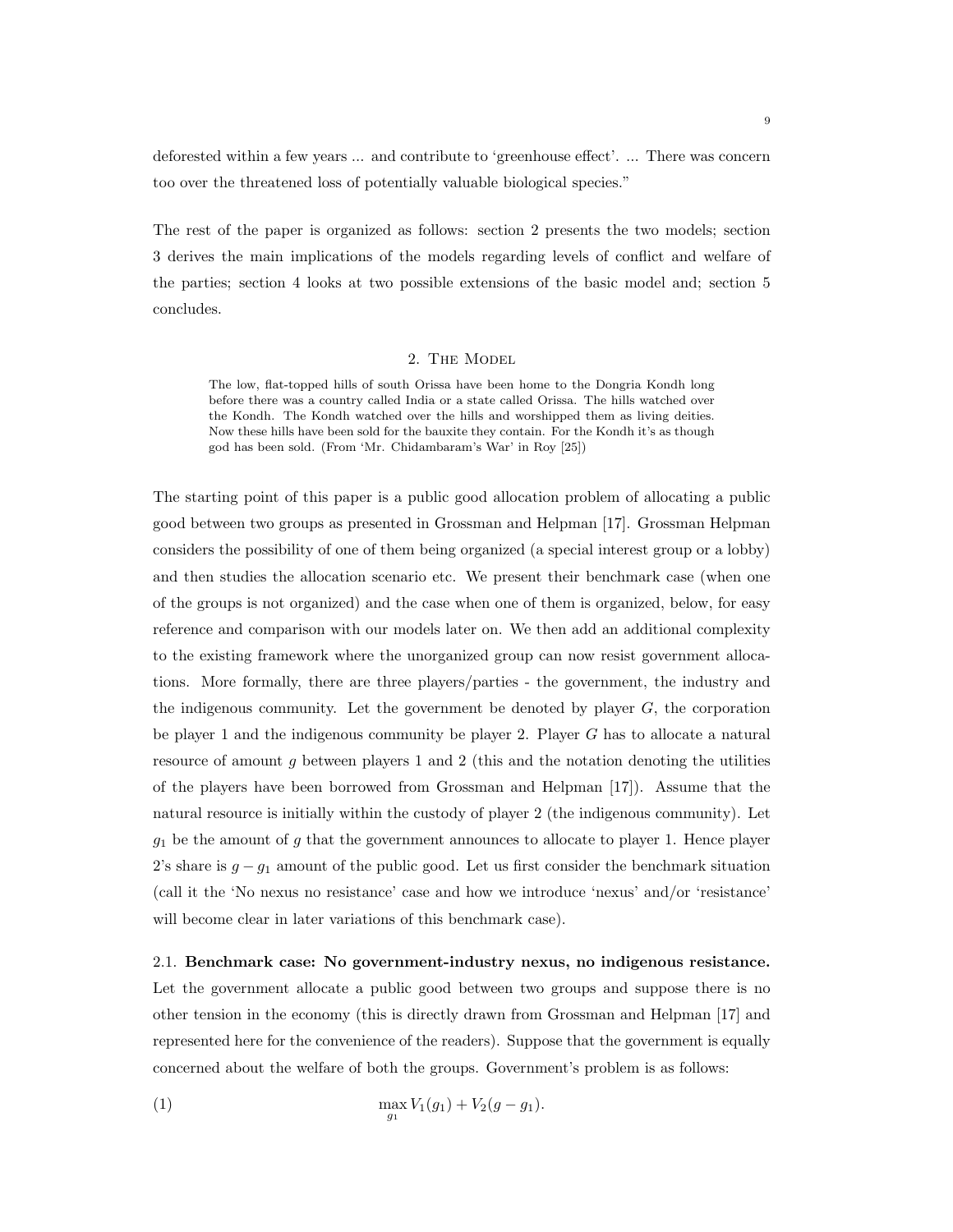First order condition for maximization implies

(2) 
$$
V'_1(g_1) = V'_2(g - g_1).
$$

That is, the good is allocated between the two groups till the marginal benefit from the good is equalized across the groups<sup>7</sup>. Let the resulting  $g_1$  be denoted as  $\hat{g}_1$ . SOC requires  $V''_1(\hat{g}_1) + V''_2(g - \hat{g}_1)$  to be  $\leq 0$ . We can plug back the optimal allocation,  $\hat{g}_1$  in (21) and find the reservation utility level of the government, call it  $\hat{U}_G$  where

(4) 
$$
\hat{U}_G = V_1(\hat{g}_1) + V_2(g - \hat{g}_1).
$$

Now, to get closed-form predictions, we consider specific functional forms of the Cobb-Douglas type for the functions  $V_1$  and  $V_2$ . Let

$$
(5) \t\t V_1(x) = x^{\beta},
$$

$$
(6) \t\t V_2(x) = x.
$$

Hence (2) yields

$$
\hat{g}_1 = \beta^{\frac{1}{1-\beta}}.
$$

SOC holds for  $\beta < 1$ . Moreover we can check that  $\partial \hat{q}_1/\partial \beta > 0$  so that as  $\beta$  increases the allocation of good 1 to group 1 increases. And at the optimum

(7) 
$$
\hat{U}_G = g + (1 - \beta)\beta^{\frac{\beta}{1 - \beta}};
$$

$$
(8) \t\t\t \hat{U}_1 = \beta^{\frac{\beta}{1-\beta}};
$$

(9) 
$$
\hat{U}_2 = g - \beta^{\frac{1}{1-\beta}};
$$

where  $\hat{U}_1$  and  $\hat{U}_2$  are the equilibrium utility levels of groups 1 and 2 respectively in this model. The following proposition summarizes the findings:

**Proposition 1.** Let 
$$
V_1(x) = x^{\beta}
$$
 and  $V_2(x) = x$ . Then  $\hat{g}_1 = \beta^{\frac{1}{1-\beta}}$ ;  $\hat{U}_G = g + (1-\beta)\beta^{\frac{\beta}{1-\beta}}$ ;  $\hat{U}_1 = \beta^{\frac{\beta}{1-\beta}}$ ; and  $\hat{U}_2 = g - \beta^{\frac{1}{1-\beta}}$ .

To facilitate comparisons, let us also look at the allocation in the case comprising of campaign emoluments but no resistance from the indigenous groups (the Grossman Helpman formulation of special interests). Here is a brief reproduction of Grossman Helpman's model.

<sup>&</sup>lt;sup>7</sup>Notice that in the special case of  $V_1 = V_2$ , (2) can be solved to yield

<sup>(3)</sup>  $\hat{g}_1 = g/2$ .

Hence the optimal allocation of the public good entails an equal distribution of the good among the two groups. And the utility of the government at the optimal solution in this special case, can be calculated to be  $2V(g/2)$ . In the more general case, when the two groups evaluate the resource using different functions, the distribution need not be equal. Refer to Grossman and Helpman [17] for a graphical depiction of the problem and for more detailed description of the model. However using specific functional forms to get closed-form solutions from the general model has not been done in [17] and is our contribution.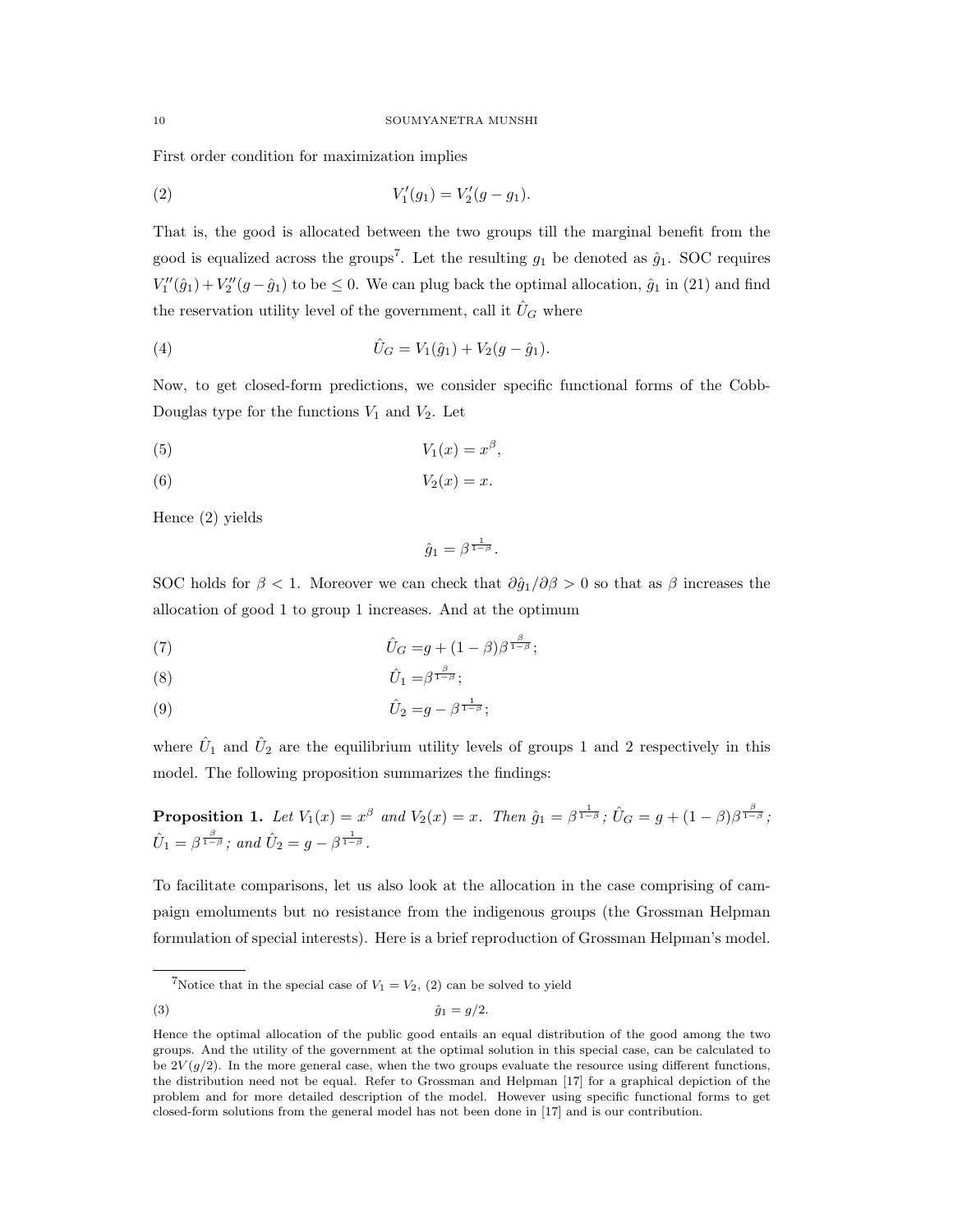2.2. Government-industry nexus, no indigenous resistance: We model nexus in the following way (again borrowing notation and idea from Grossman and Helpman [17]): Group 1 makes monetary transfers to the government that are valuable to it. Let us call it 'campaign contributions' and denote it by c. Moreover the government and group 1 jointly decide on the level of  $g_1$  and c (see footnote 13). Let government weigh welfare of the two groups with weight  $\alpha_G$  and campaign contributions with weight  $(1 - \alpha_G)$ . Then government's problem is as follows:

(10) 
$$
\max_{g_1} \alpha_G(V_1(g_1) + V_2(g - g_1)) + (1 - \alpha_G)c,
$$

where  $c$  is such that the government is not worse-off than when it did not receive campaign funds. Hence c is such that  $U_G \geq \hat{U}_G$ . Also

$$
U_1 = V(g_1) - c.
$$

Hence joint maximization of the government and the industry implies solving the following problem:

(11) 
$$
\max_{g_1,c} U_1
$$
   
subject to  $U_G \geq \hat{U}_G$ .

Since c is purely a deduction from the utility of group 1, it will try to make c as small as possible without violating the individual rationality (IR) constraint of the government. Therefore, it must be the case that at the optimal solution IR will bind, that is  $U_G = U_G$ . This then yields that

(12) 
$$
c = \frac{1}{1 - \alpha_G} \hat{U}_G - \frac{\alpha_G}{1 - \alpha_G} (V_1(g_1) + V_2(g - g_1)).
$$

Hence (11) reduces to an unconstrained maximization as follows (call the objective function  $k$ :

(13) 
$$
\max_{g_1} k = \{V_1(g_1) - \frac{1}{1 - \alpha_G} \hat{U}_G + \frac{\alpha_G}{1 - \alpha_G} (V_1(g_1) + V_2(g - g_1))\}.
$$

Differentiating  $k \text{ w.r.t. } g_1$  yields the FOC for the allocation of the resource among the two groups as follows:

(14) 
$$
V'_1(g_1) = \alpha_G V'_2(g - g_1).
$$

Let the resulting  $g_1$  be denoted as  $\bar{g}_1$ . Since  $V_1'(\bar{g}_1) < V_1'(\hat{g}_1)$  (since  $\alpha_G < 1$ ), and  $V_1''(.) \leq 0$ (from SOC for maximization), we get  $\bar{g}_1 \geq \hat{g}_1$ . Hence there is distortion of allocation of good 1 in favor of group 1. Using specific functional forms like before, we can compute this explicitly. Here

(15) 
$$
\bar{g}_1 = \left(\frac{\beta}{\alpha_G}\right)^{\frac{1}{1-\beta}} > \hat{g}_1 = \beta^{\frac{1}{1-\beta}}.
$$

Hence smaller is  $\alpha_G$ , that is lower is the weight on welfare, the higher  $\bar{g}_1$  and so higher is the distortion. Moreover, since  $\bar{U}_2 = g - \bar{g}_1$  while  $\hat{U}_2 = g - \hat{g}_1$  and  $\bar{g}_1 > \hat{g}_1$ , we have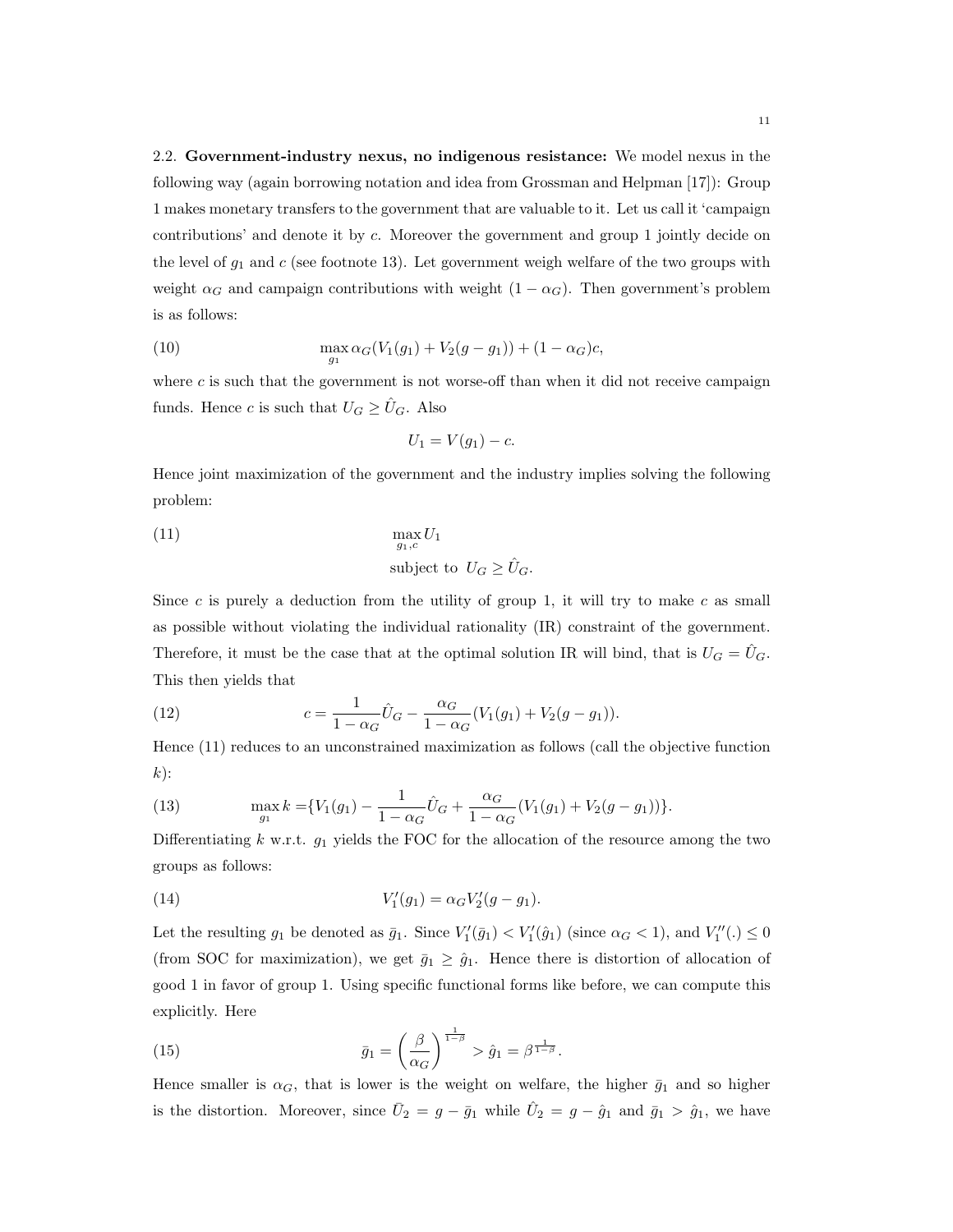$\bar{U}_2 < \hat{U}_2$ . That is, group 2 is worse off when group 1 donates c to the government. Also, the government is equally well-off since, by construction of  $c, \bar{U}_G = \hat{U}_G$ . Substituting  $\bar{g}_1$  and  $\hat{U}_G$ in (12) we get

$$
c = \frac{1}{1 - \alpha_G} \left[ g + (1 - \beta) \beta^{\frac{\beta}{1 - \beta}} \right] - \frac{\alpha_G}{1 - \alpha_G} \left[ \left( \frac{\beta}{\alpha_G} \right)^{\frac{\beta}{1 - \beta}} + g - \left( \frac{\beta}{\alpha_G} \right)^{\frac{1}{1 - \beta}} \right].
$$

Also

$$
\bar U_1 = \left(\frac{\beta}{\alpha_G}\right)^{\frac{\beta}{1-\beta}}-c.
$$

It is complicated to compare in these general terms, hence, to facilitate comparison with the benchmark case of no campaign contribution, we let  $\alpha_G \to 0$  (as also considered by Grossman and Helpman), that is government puts a lot of weight on campaign contributions and little weight on the sum of the welfares of the two groups. In this case,  $\bar{g}_1$  tends to be the maximum possible, i.e.  $g, c \to \hat{U}_G$ . The following proposition summarizes the findings of this model:

**Proposition 2.** Let 
$$
V_1(x) = x^{\beta}
$$
 and  $V_2(x) = x$ . Then  $\bar{g}_1 = \left(\frac{\beta}{\alpha_G}\right)^{\frac{1}{1-\beta}}$ ;  $\bar{U}_G = g - \beta^{\frac{1}{1-\beta}}$ ;  
\n
$$
\bar{U}_1 = \left(\frac{\beta}{\alpha_G}\right)^{\frac{\beta}{1-\beta}} - c \text{ and } \bar{U}_2 = g - \left(\frac{\beta}{\alpha_G}\right)^{\frac{1}{1-\beta}}, \text{ where}
$$
\n
$$
c = \frac{1}{1-\alpha_G} \left[ (1-\beta)\beta^{\frac{\beta}{1-\beta}} + g \right] - \frac{\alpha_G}{1-\alpha_G} \left[ \left(\frac{\beta}{\alpha_G}\right)^{\frac{\beta}{1-\beta}} + g - \left(\frac{\beta}{\alpha_G}\right)^{\frac{1}{1-\beta}} \right].
$$

Moreover as  $\alpha_G \to 0$ ,  $\bar{g}_1 = g$ ,  $c \to \hat{U}_G$ , and  $\bar{U}_1 = g^{\beta} - c = g^{\beta} - (1 - \beta)\beta^{\frac{\beta}{1 - \beta}} - g$ ,  $\bar{U}_2 = 0$ .

# Proof. See appendix A.

We have already seen that as  $\alpha_G$  falls, the allocation of g goes more and more in favor of group 1 and against that of group 2. In the extreme case, the whole of  $g$  is allocated in favor of group 1 and group 2 receives nothing. It will therefore be extremely interesting to see whether resistance by group 2 (which the nexus model will deal with) can check this tendency.

Notice also that the government is equally well-off (by hypothesis since  $\bar{U}_G = \hat{U}_G$ ). Group 2 is worse off (assuming  $g > \beta^{\frac{1}{1-\beta}}$ ,  $\hat{U}_2 > 0$  whereas  $\bar{U}_2 = 0$ ) and so is group 1 ( $\bar{U}_1 < 0$  whereas  $\hat{U}_1 > 0$ ).

We now analyze the possibility of resistance by group 2. Two basic models in this context - a model where there is an alleged nexus between the government and the industry (group 1) and the other where there is none, but both with the possibility of the indigenous group resisting to allocation of  $g$  away from them.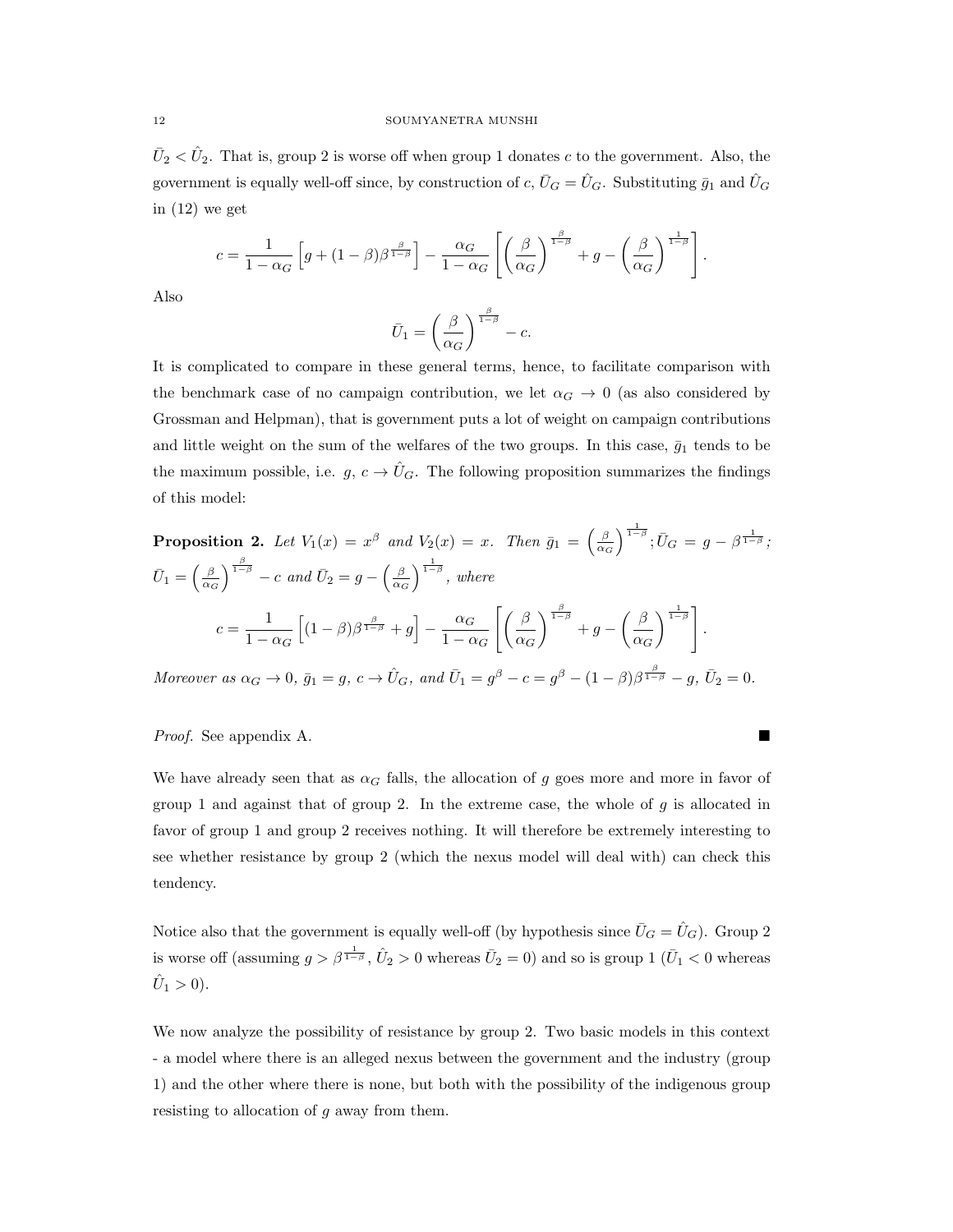2.3. Government-Industry Nexus, Indigenous Resistance. Like before, we model nexus in the following way of group 1 making monetary transfers, c, to the government that are valuable to it. Moreover the government and group 1 jointly decide on the level of  $g_1$ and c (see footnote 13).

Now given any level of  $g_1$ , group 2 can engage in conflict and let  $f_2$  be the amount it invests in conflict<sup>8</sup>. Government can retaliate using force or placating measures (fair compensation, employment etc.) and let that be denoted by  $f_G$ . Hence the timeline for this model (call it Game 1) will be as follows:

Stage 1: Government and group 1 jointly decide on the levels of  $g_1$  and  $c$ . Stage 2: Group 2 chooses  $f_2$  and government chooses  $f_G$  simultaneously.

Given  $f_2$  and  $f_G$ , let the probability of success be given by the usual ratio-form contest success function (see Skaperdas [28], for example). That is, the probability that group 2 wins is given by  $f_2/(f_2 + f_G)$  while the government wins with the remaining probability. Assume moreover, that if 2 wins, it can retain the entire amount of  $g$  (that is group 1 gets nothing) while if it loses, it gets the share that government allocates to it in stage 1 of the game  $(g - g_1)$ . Assume also that both group 2 and the government evaluate costs of conflict using an increasing and convex cost function of the form  $f_i^2/2$  for conflict investment of an amount  $f_i$ ,  $i = G, 2$ . Let the government's utility be a weighted sum of utilities of the two groups as well as campaign contributions. Let us now specifically write down the utility functions of the parties.

The expected utility of player 1 is given by

(16) 
$$
U_1 = \frac{f_2}{f_2 + f_G} (V_1(0) - c) + \frac{f_G}{f_2 + f_G} (V_1(g_1) - c)
$$

$$
= \frac{f_2}{f_2 + f_G} V_1(0) + \frac{f_G}{f_2 + f_G} V_1(g_1) - c.
$$

That is, if group 2 wins, then group 1 gets nothing of the public good while if the government wins, it gets  $g_1$  amount, and it incurs the payment c irrespective of the outcome of the government-group 2 conflict in stage 2. Similarly, the expected utility of player 2 is given by

<sup>8</sup>Notice that we explicitly do not consider budget of any of the players, the indigenous group, the government or the industry (which invests in counter resistance in the next model). In part this may reflect the fact that the players have enough resources to finance their optimal resistance to each other which certainly seems to be true for the government and the industry. For the indigenous group, this may in fact, be driven by Naxalite help to indigenous groups in the resistance against displacement, and Naxalites are definitely much networked and organised and also financially more sound and hence able to counter and withstand aggression for long periods of time. This also keeps the analysis somewhat parsimonious and helps me concentrate on other variables of interest like conflict levels and welfare of the players in the two regimes. However, see Vanden Eynde [32] for how Naxalite violence varies with income shocks to rural India.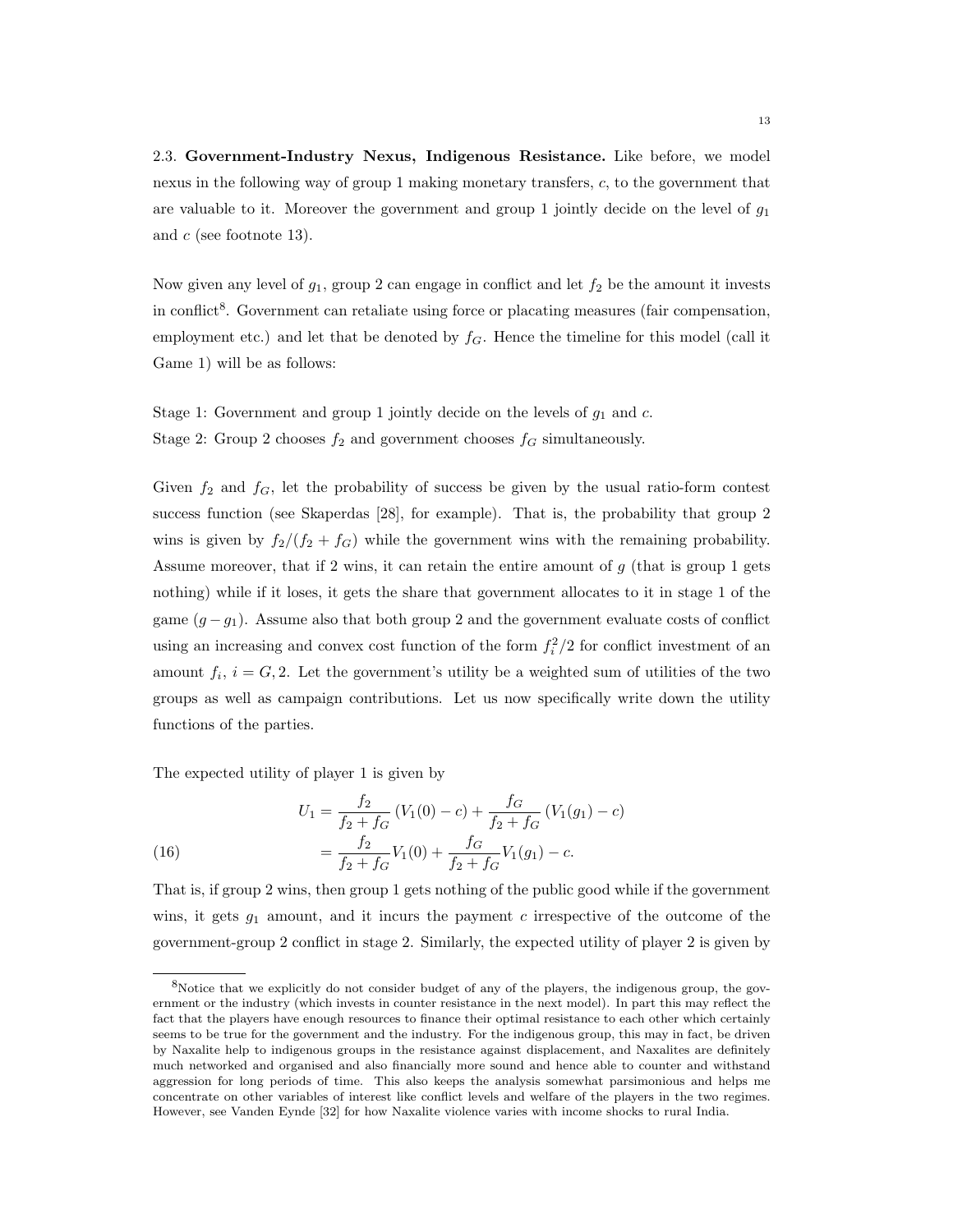the following (here the cost of conflict is being borne by group 2 irrespective of the outcome):

(17) 
$$
U_2 = \frac{f_2}{f_2 + f_G} V_2(g) + \frac{f_G}{f_2 + f_G} V_2(g - g_1) - \frac{f_2^2}{2}.
$$

The expected utility of the government is given by

(18)  
\n
$$
U_G = \frac{f_2}{f_2 + f_G} \left( \alpha_G(V_1(0) + V_2(g)) + (1 - \alpha_G)c - \frac{f_G^2}{2} \right)
$$
\n
$$
+ \frac{f_G}{f_2 + f_G} \left( \alpha_G(V_1(g_1) + V_2(g - g_1) + (1 - \alpha_G)c - \frac{f_G^2}{2} \right)
$$
\n
$$
= \frac{f_2}{f_2 + f_G} \left( \alpha_G(V_1(0) + V_2(g)) + \frac{f_G}{f_2 + f_G} \left( \alpha_G(V_1(g_1) + V_2(g - g_1)) + (1 - \alpha_G)c - \frac{f_G^2}{2} \right) \right)
$$

Here  $\alpha_G$  is the weight government attaches to the sum of the utilities of the two groups while  $(1 - \alpha_G)$  is the weight it assigns to the contribution it receives from the industry<sup>9</sup>. Hence in the event that group 2 wins, it puts weight  $\alpha_G$  on  $V_1(0) + V_2(q)$  which is the sum of the resulting utilities of the two groups when group 2 has won, while it puts weight  $\alpha_G$ on  $V_1(g_1) + V_2(g - g_1)$  which is the sum of the resulting utilities of the two groups when the government has won. It incurs the cost of conflict in all scenarios.

We use backward induction to solve the model. Hence given levels of  $g_1$  and  $c$ , we first solve for the optimal levels of conflict, that is, government chooses  $f_G$  to maximize (18) and group 2 chooses  $f_2$  to maximize (17), simultaneously. The following proposition summarizes the findings:

**Proposition 3.** Let  $V_1(g_1) - V_1(0) = v_1$ ,  $V_2(g) - V_2(g - g_1) = v_2$ . Moreover, let  $v_1 > v_2$ . Then the optimal levels of conflict in stage 2 of Game 1 are given by

(19) 
$$
f_2^* = \frac{v_2^{3/4}(v_1 - v_2)^{1/4} \alpha_G^{1/4}}{\sqrt{\alpha_G(v_1 - v_2)} + \sqrt{v_2}}
$$

(20) 
$$
f_G^* = \frac{v_2^{1/4} (v_1 - v_2)^{3/4} \alpha_G^{3/4}}{\sqrt{\alpha_G (v_1 - v_2)} + \sqrt{v_2}}.
$$

Idea of proof: Differentiating (18) w.r.t.  $f_G$  and (17) w.r.t.  $f_2$  and setting the FOCs equal to 0, yield the above expressions.  $\blacksquare$ 

Here  $v_1$  can be interpreted as 'what is at stake' for group 1 while  $v_2$  can be interpreted as 'what is at stake' for group 2 and we have assumed that  $v_1 > v_2$ , that is, 'what is at stake' is higher for group 1 than group 2.

 $9$ There has been varied attempts at modelling the objective function of a government. Broadly speaking, either the government has been depicted as a (benevolent) social planner maximizing some welfare criterion (Pigouvian view) or it has been portrayed as an entity who might be self-interested and hence is not free from influence of political rivals, lobbies, and one who can therefore be bribed and bought out ('public choice' view). We stick to the modelling of Grossman and Helpman [17] in this case where the government is of the latter type, caring both about the welfare of its citizens (industry and indigenous group) and also campaign contributions. See Munshi [19] for some more discussion on possible alternative government objective functions.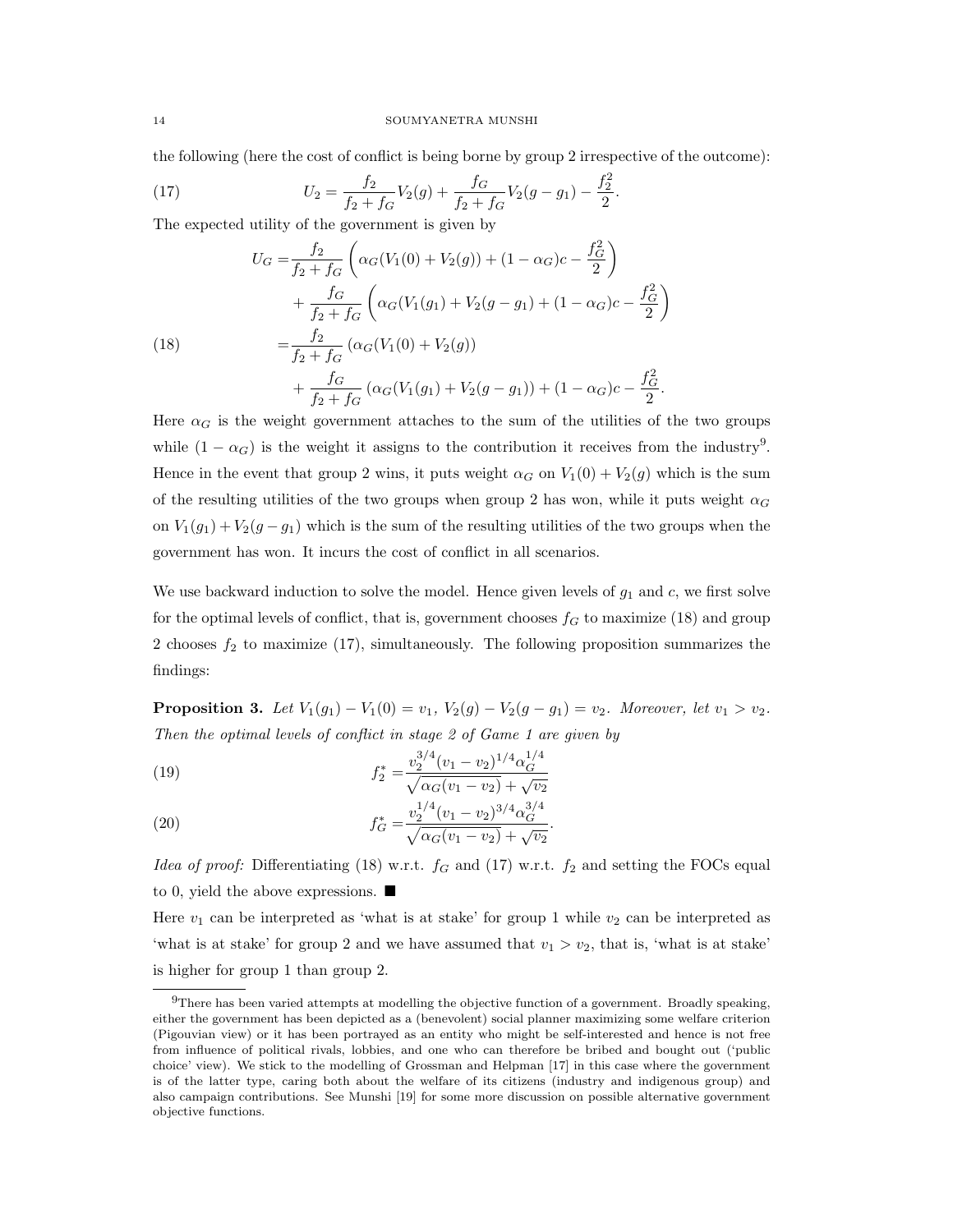Now let us turn to stage 1. In this stage, joint maximization of the government and the industry entails a level of campaign contribution which leaves the government indifferent between accepting and not accepting the contribution<sup>10</sup>. In other words, the industry will not offer any more than it has to in order to influence the policy  $(q_1)$ . We assume, for simplicity, that this 'reservation utility' level of the government, that is the utility which the government enjoyed in the benchmark case of no nexus and no resistance, i.e.  $\hat{U}_G$  as given in (7).

Now recall the objective function of the government as given in (18). Hence government's problem for this model will be as follows:

(21)  
\n
$$
\max_{g_1} \left[ \frac{f_2}{f_2 + f_G} \left( \alpha_G(V_1(0) + V_2(g)) + \frac{f_G}{f_2 + f_G} \left( \alpha_G(V_1(g_1) + V_2(g - g_1) \right) + (1 - \alpha_G)c - \frac{f_G^2}{2} \right],
$$
\nwhere *c* is such that the government is not worse-off than when it did not receive campaign  
\nfunds. Hence *c* is such that  $U_G \geq \hat{U}_G$ . Also recall the objective function of group 1 as given  
\nin (16). Hence joint maximization of the government and the industry implies solving the  
\nfollowing problem:

(22) 
$$
\max_{g_1,c} U_1
$$
   
subject to  $U_G \ge \hat{U}_G$ .

Since  $c$  is purely a deduction from the utility of group 1, it will try to make  $c$  as small as possible without violating the individual rationality (IR) constraint of the government. Therefore, it must be the case that at the optimal solution IR will bind, that is  $U_G = \hat{U}_G$ . This then yields that

$$
(23)
$$

$$
c = \frac{1}{1 - \alpha_G} \hat{U}_G + \frac{1}{1 - \alpha_G} \frac{f_G^{*2}}{2} - \frac{\alpha_G}{1 - \alpha_G} \frac{f_2^*}{f_2^* + f_G^*} (V_1(0) + V_2(g)) - \frac{\alpha_G}{1 - \alpha_G} \frac{f_G^*}{f_2^* + f_G^*} (V_1(g_1) + V_2(g - g_1)),
$$

when computed at the optimal conflict levels as given in Proposition 3. Hence (22) reduces to an unconstrained maximization as follows (call the objective function  $K$ ):

(24) 
$$
\max_{g_1} K = \left\{ \frac{f_2^*}{f_2^* + f_G^*} V_1(0) + \frac{f_G^*}{f_2^* + f_G^*} V_1(g_1) - \frac{1}{1 - \alpha_G} \hat{U}_G - \frac{1}{1 - \alpha_G} \frac{f_G^*}{2} + \frac{\alpha_G}{1 - \alpha_G} \frac{f_2^*}{f_2^* + f_G^*} (V_1(0) + V_2(g)) + \frac{\alpha_G}{1 - \alpha_G} \frac{f_G^*}{f_2^* + f_G^*} (V_1(g_1) + V_2(g - g_1)) \right\}.
$$

Differentiating  $K$  w.r.t.  $g_1$  yields the FOC for the allocation of the resource among the two groups as follows:

(25) 
$$
\frac{\partial K}{\partial g_1} = \frac{1}{1 - \alpha_G} \left[ \frac{\partial}{\partial g_1} \left( \frac{f_G^*}{f_2^* + f_G^*} \right) (v_1 - \alpha_G v_2) + \frac{f_G^*}{f_2^* + f_G^*} (v_1' - \alpha_G v_2') - f_G^* \frac{\partial f_G^*}{\partial g_1} \right].
$$

 $10$ In principle, how exactly campaign contributions are determined is a moot question. There could be a process of bargaining or the government could in fact, present to or be presented with a menu of offers by the industry. The joint determination presented here corresponds closely to the treatment presented in Grossman and Helpman [17] and Persson and Tabellini [23].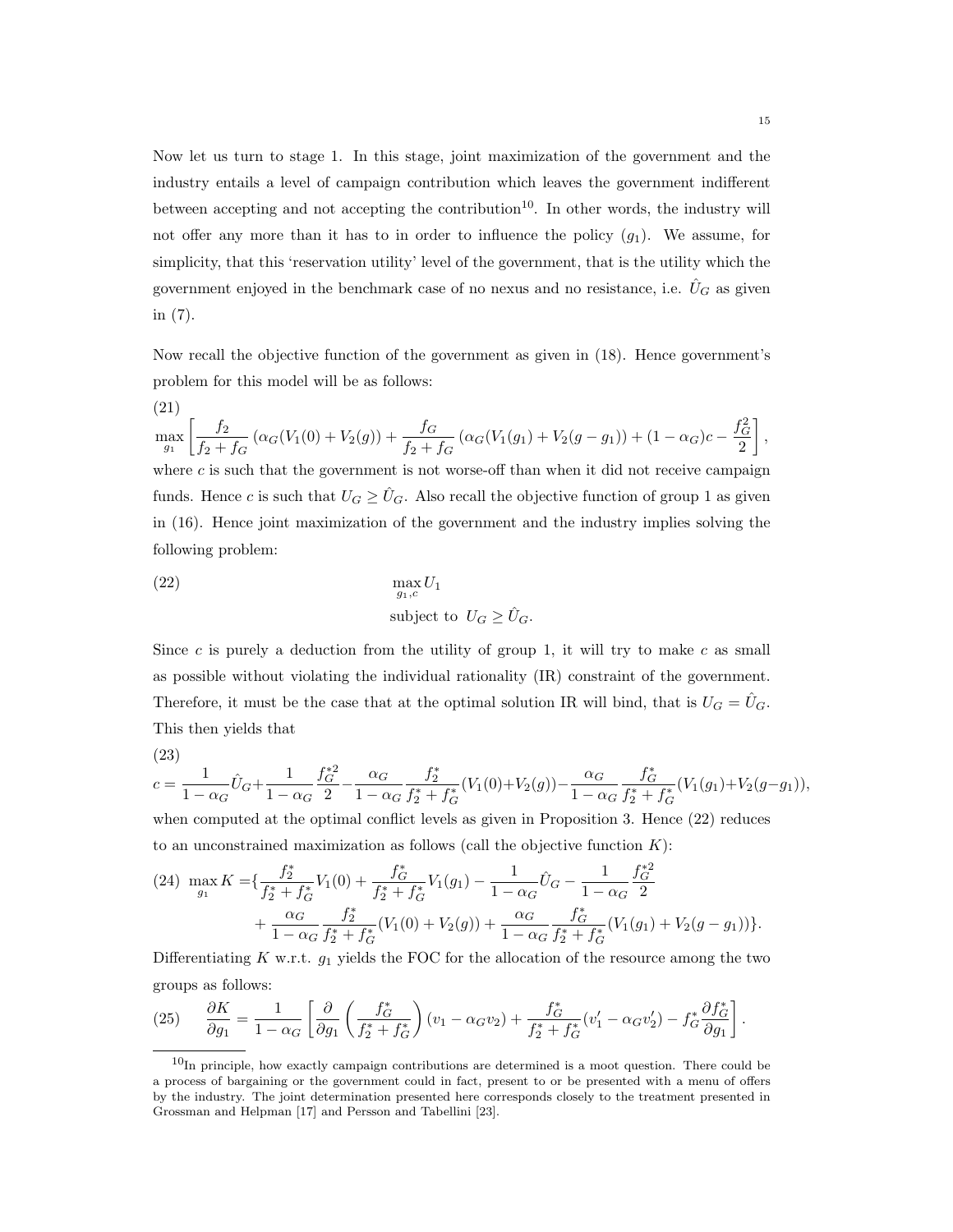Given optimal conflict levels in stage 2 as in Proposition 3, the optimal allocation of  $g$  in stage 1, say  $g_1^*$ , is given by the following proposition:

**Proposition 4.** Let  $\alpha_G \to 0$ . Then  $g_1^* \to \hat{g}_1$ ;  $U_G^* = \hat{U}_G$ ;  $U_1^* = -c$ ;  $U_2^* = g$ ;  $c = \hat{U}_G$ .

Proof. See appendix B.

Hence we obtain the extremely interesting result that resistance by group 2 can actually thwart distortion of allocation by the government when group 1 transfers funds to the government to influence allocation. That is, due to resistance by group 2, allocation is in fact, forced down to the level of welfare-maximizing government. The result seems to capture many real-life situations where allocation decisions have been halted owing to mass demonstrations etc., by indigenous communities. Moreover, compared to the situation of no nexus and no resistance, utility levels also move in favor of group 2 ( $U_2^* = g > \hat{U}_2 =$  $g - \beta^{\frac{1}{1-\beta}}$ ), government is as well-off as before  $(U_G^* = \hat{U}_G)$  and the industry is worse off  $(U_1^* = -\hat{U}_G < 0 < \hat{U}_1 = \beta^{\frac{\beta}{1-\beta}}$ ). Compared to the situation of nexus and no resistance too, we get the following: government is as well off as before  $(U_G^* = \bar{U}_G)$ ; group 2 is better off  $(U_2^* = g > 0 = \bar{U}_2)$  and group 1 is worse off  $(U_1^* = -c < \bar{U}_1 = g^{\beta} - c$  where  $c =$  $\dot{U}_G$ ). To summarize, resistance leaves the group 2 better off and group 1 worse off (leaving government's utility unchanged), irrespective of whether group 1 and the government had been in nexus or not.

In contrast, let us now turn to a model where there is no nexus between the government and industry (that is there is no campaign contribution) but still there is resistance to redistribution by indigenous communities.

2.4. No government-Industry-Nexus, Indigenous Resistance. We model no nexus in the following way: There is no payment which the industry makes to the government. So the government announces an allocation that is not 'biased' to begin with. But since there is some reallocation of g away from group 2 there is conflict and assume now that the industry itself bears costs of resistance from group 2. Hence let given any level of  $g_1$ , group 2 invest  $\tilde{f}_2$  in conflict while let industry retaliate using counter-resistance measures and let that be denoted by  $\tilde{f}_1$ . Hence the timeline for this model (call it Game 2) will be as follows:

Stage 1: Government chooses  $g_1$ .

Stage 2: Group 1 chooses  $\tilde{f}_1$  and Group 2 chooses  $\tilde{f}_2$  simultaneously.

We will naturally be interested to see how  $f_2^*$  and  $\tilde{f}_2$  compares - that is whether conflict is likely to be higher or lower when there is alleged nexus between the government and the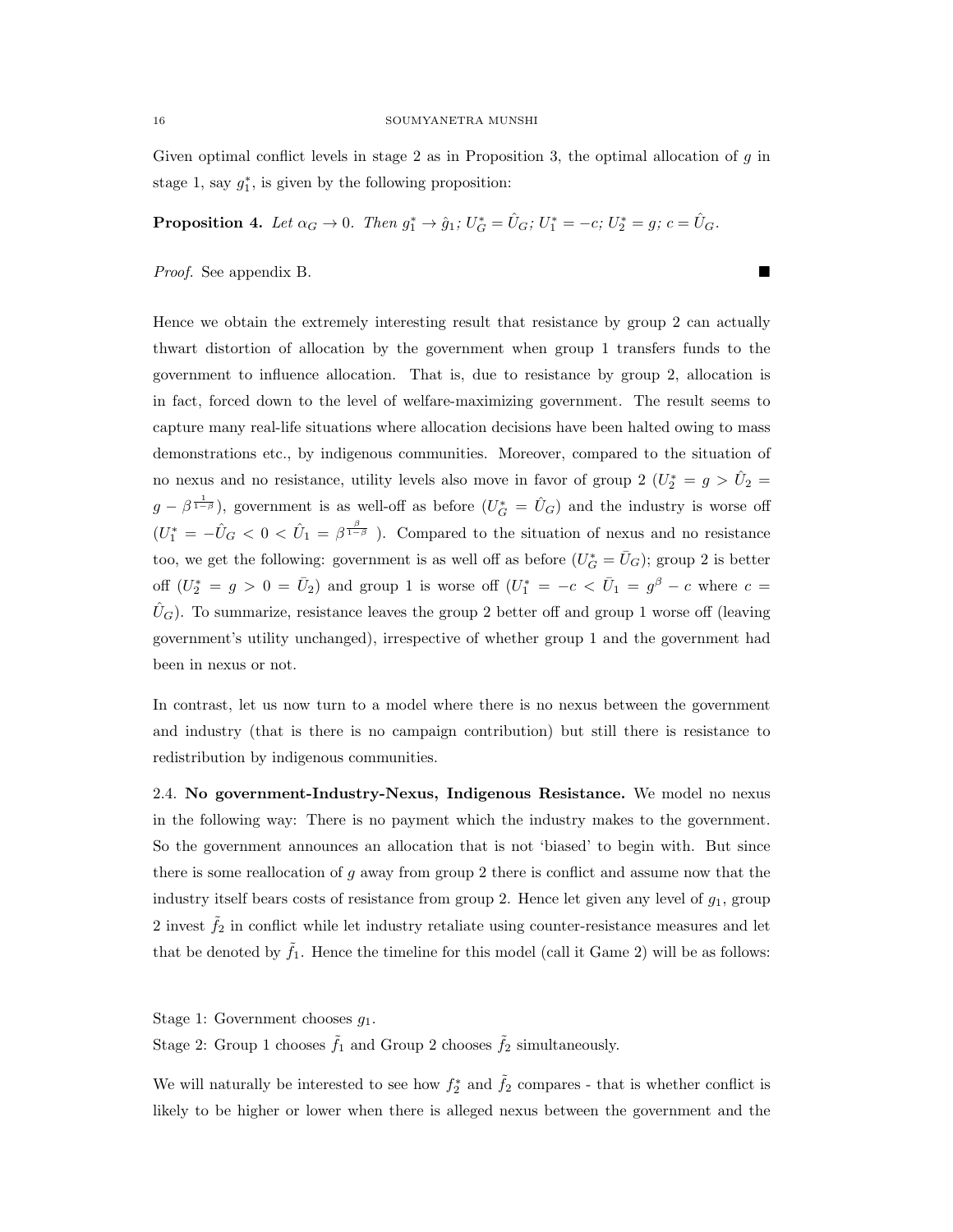industry. It will also be interesting to see how retaliation efforts (of the government and the industry) compare across the nexus versus the no-nexus regimes.

The expected utility of player 1 is given by

(26) 
$$
U_1 = \frac{f_1}{f_1 + f_2} V_1(g_1) + \frac{f_2}{f_1 + f_2} V_1(0) - \frac{f_1^2}{2}.
$$

That is, if it wins, it gets the allocation provided by the government but if it doesn't, then it gets nothing. Similarly, the expected utility of group 2 is being given by

(27) 
$$
U_2 = \frac{f_1}{f_1 + f_2} V_2(g - g_1) + \frac{f_2}{f_1 + f_2} V_1(g) - \frac{f_2^2}{2}.
$$

The expected utility of the government is given by

(28) 
$$
U_G = \frac{f_1}{f_1 + f_2} (V_1(g_1) + V_2(g - g_1)) + \frac{f_2}{f_1 + f_2} (V_1(0) + V_2(g)).
$$

Notice that now the government does not incur any cost of counter-resistance measures. We use backward induction to solve the model. Hence given level of  $g_1$  from stage 1 of Game 2, we first solve for the optimal levels of conflict investments made by the two groups in stage 2, that is, group 1 chooses  $f_1$  to maximize (26) and group 2 chooses  $f_2$  to maximize (27), simultaneously. The following proposition summarizes the findings:

**Proposition 5.** Let  $V_1(g_1) - V_1(0) = v_1$ ,  $V_2(g) - V_2(g - g_1) = v_2$ . Moreover, let  $v_1 > v_2$ . Then the optimal levels of investments in conflict in stage 2 of Game 2 are given by

(29) 
$$
\tilde{f}_1 = \frac{v_1^{3/4} v_2^{1/4}}{\sqrt{v_1} + \sqrt{v_2}}
$$

(30) 
$$
\tilde{f}_2 = \frac{v_1^{1/4} v_2^{3/4}}{\sqrt{v_1} + \sqrt{v_2}}.
$$

Idea of proof: Differentiating (26) w.r.t.  $f_1$  and (27) w.r.t.  $f_2$  and setting the FOCs equal to 0, yield the above expressions.  $\blacksquare$ 

In stage 1 of Game 2, the government takes the conflict investment levels as given in proposition 5 and maximizes (28). Let the resulting optimal  $g_1$  be denoted by  $\tilde{g}_1$ . Given optimal conflict levels in stage 2 of Game 2 as in Proposition 5, the optimal allocation of  $g$  in stage  $1, \tilde{g}_1$ , is as given in the following proposition: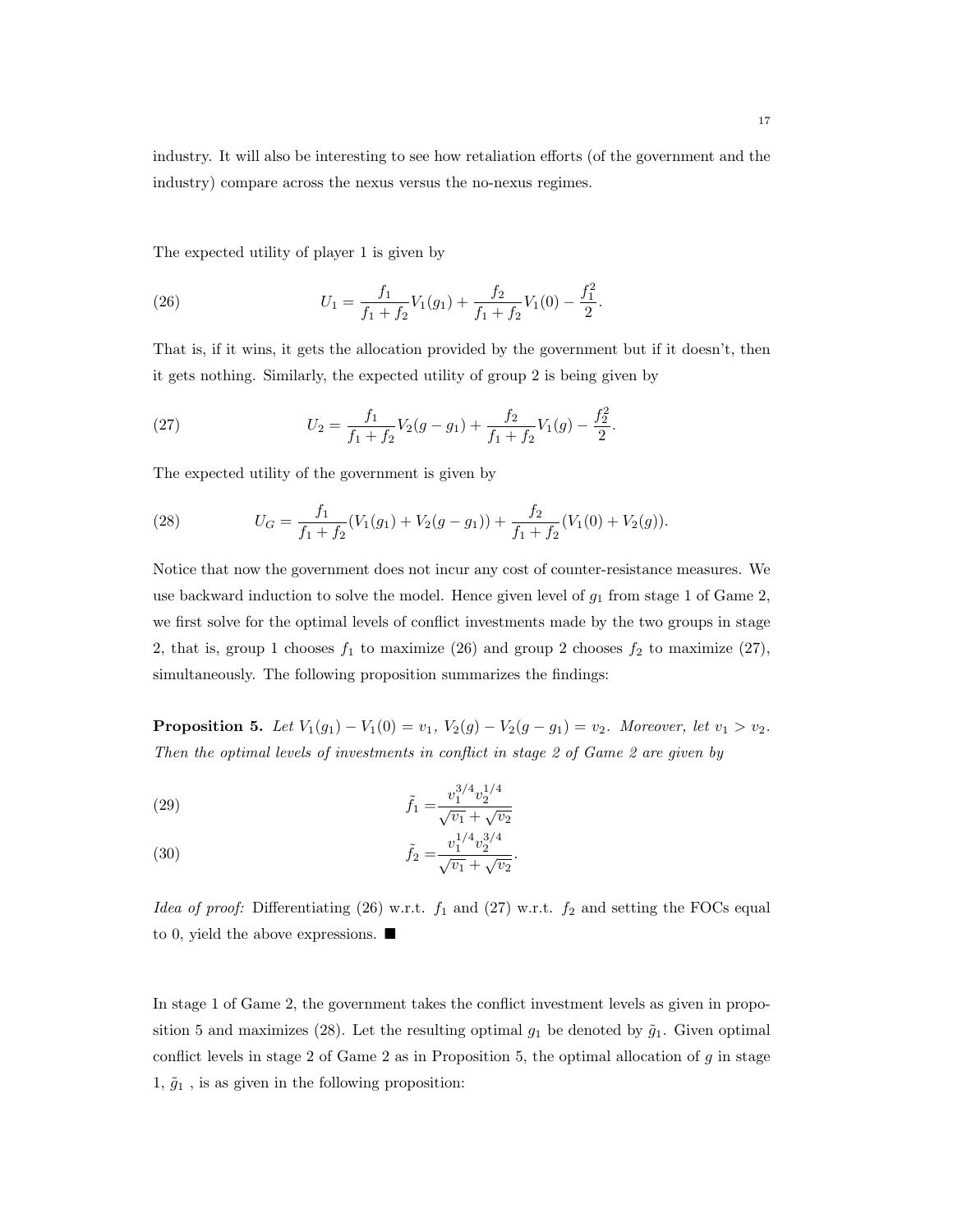**Proposition 6.** Let  $V_1(x) = x^{\beta}$  and  $V_2(x) = x$ . Then

$$
\tilde{g}_1 = \left(\frac{2\beta}{\beta + 1}\right)^{\frac{2\beta}{1 - \beta}},
$$
\n
$$
\tilde{U}_G = g + \frac{(1 - \beta)(2\beta)^{\frac{2\beta}{1 - \beta}}}{(1 + \beta)^{\frac{1 + \beta}{1 - \beta}}},
$$
\n
$$
\tilde{U}_1 = \left(\frac{2\beta}{\beta + 1}\right)^{\frac{3\beta - 1}{1 - \beta}} \frac{(4\beta + 2)\beta}{(3\beta + 1)^2},
$$
\n
$$
\tilde{U}_2 = \frac{(2\beta)^{\frac{3 - \beta}{1 - \beta}}}{2(\beta + 1)^{\frac{1 + \beta}{1 - \beta}} 3\beta + 1}.
$$

Proof. See appendix C.

Next we turn to an analysis of our results in the previous models.

# 3. Analysis

Now that mining companies have polluted rivers, mined away state boundaries, wrecked ecosystems and unleashed civil war, the consequences are playing out like an ancient lament over ruined landscapes and the bodies of the poor. (From 'Trickledown Revolution' in Roy [25])

In this section we will see how conflict levels and welfare of the players vary across the two regimes.

3.1. Comparison of allocation levels. Let us compare the levels of public good which are distributed to player 1 across various regimes. The following proposition summarises the findings:

**Proposition 7.** Let  $\alpha_G \to 0$ . Then  $\bar{g}_1 > \hat{g}_1 = g_1^* > \tilde{g}_1$ .

*Proof.* Now, as  $\alpha_G \to 0$ , we have seen that  $\bar{g}_1 \to g$  (by proposition 2) and  $g_1^* \to \hat{g}_1$  (by proposition 4). Also, recall that  $\tilde{g}_1 = \left(\frac{2\beta}{\beta+1}\right)^{\frac{2}{1-\beta}}$  and  $\hat{g}_1 = \beta^{\frac{1}{1-\beta}}$ . Comparing we see that  $\hat{g}_1 > \tilde{g}_1$ . Combining we get,  $g = \bar{g}_1 > \hat{g}_1 = g_1^* > \tilde{g}_1$ .

Hence we see, not surprisingly perhaps, that the allocation in favor of group 1 is highest when there is nexus between the industry and the government and no resistance from the indigenous group  $(\bar{g}_1)$ . It is the lowest when there is no nexus between the industry and the government and also resistance from the indigenous groups  $(\tilde{g}_1)$ . These constitute the two extreme cases. And allocation is somewhere in between when either (a) there is both nexus between the industry and the government as well as resistance by indigenous groups  $(g_1^*)$  or (b) there is absence of both nexus and resistance  $(\hat{g}_1)$ .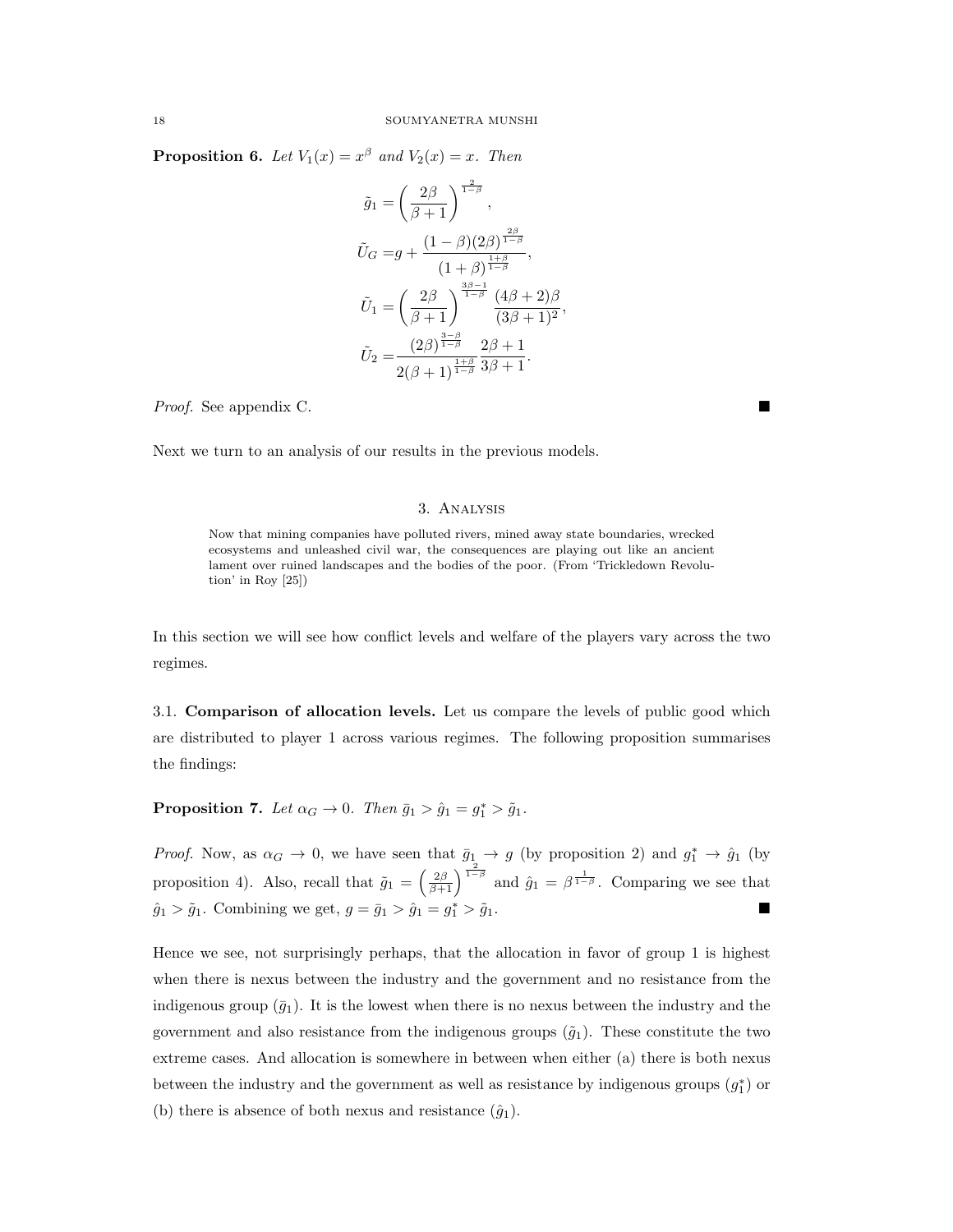3.2. Comparison of conflict investment levels. Let us now compare the levels of investment in conflict technology by the indigenous resistance group, group 2. That is, let us compare  $f_2^*$  (the level of investment with government-industry nexus) and  $\tilde{f}_2$  (the level sans any nexus but with retaliation measures undertaken by the industry). It is also interesting to compare the levels of counter-resistance measures of the government to that of the industry in the two models. That is, how does  $f_G^*$  compare with  $\tilde{f}_1$ ? Then the following proposition summarizes the findings:

**Proposition 8.** Let  $\alpha_G \to 0$ , then  $f_2^* < \tilde{f}_2$  and  $f_G^* < \tilde{f}_1$ . Also,  $\frac{f_2^*}{f_2^*+f_G^*} > \frac{\tilde{f}_2}{\tilde{f}_1+}$  $\frac{f_2}{\tilde{f}_1+\tilde{f}_2}$  and  $\tilde{f}_1$  $\frac{\tilde{f}_1}{\tilde{f}_1+\tilde{f}_2} > \frac{f_G^*}{f_2^*+f_G^*}.$ 

Proof. See appendix D.

The above proposition implies that the rebellion by the indigenous community is always higher in the no-nexus-resistance regime than in the nexus-resistance regime. Commensurately, the retaliation measures of the industry (in the no-nexus-resistance model) are always higher than that of the government (as in the nexus-resistance model). However, in relative terms, indigenous resistance is higher in nexus-resistance regime than in no-nexus resistance regime while the industry's retaliation in the no-nexus resistance regime is relatively higher when compared to government's retaliation in nexus-resistance regime. Moreover, overall resistance levels (sum of the conflict investments:  $\tilde{f}_1 + \tilde{f}_2 > f_G^* + f_2^*$ ) are higher in the no-nexus than in the nexus regimes. In other words, no-nexus regimes with resistance sees greater violence since both the combat by the industry is higher relative to that of the government (in the nexus-resistance regimes), and so is the resistance by the indigenous group in response to it.

3.3. Comparison of utility levels. Let us now compare the utility levels of the government, industry and group 2 across the two models of nexus and no-nexus. Now substituting the values of  $f_G^*$  and  $f_2^*$  (from equations (20) and (19) respectively) in  $U_G$  (18), we get the utility level of the government in the nexus model, call it  $U_G^*$ . Similarly, by substituting the values of  $\tilde{f}_1$  and  $\tilde{f}_2$  (from equations (29) and (30) respectively) in  $U_G$  (28), we get the utility level of the government in the nexus model, call it  $\tilde{U}_G$ . We can do similar exercises for groups 1 and 2. The following proposition summarizes the findings:

**Proposition 9.** (a) No-nexus-no-resistance versus Nexus no-resistance:  $\hat{U}_G = \bar{U}_G$ ;  $\hat{U}_2 >$  $\bar{U}_2$ . As  $\alpha_G \to 0$ ,  $\bar{g}_1 = g$ ,  $c \to \hat{U}_G$ , and  $\hat{U}_1 > \bar{U}_1$ .

(b) No-nexus-no-resistance versus No-nexus resistance:  $\hat{U}_G > \tilde{U}_G$ ;  $\hat{U}_1 > \tilde{U}_1$ ;  $\hat{U}_2 > \tilde{U}_2$  if  $\beta > \beta_0, \hat{U}_2 < \tilde{U}_2$  for  $\beta < \beta_0$  where  $\beta_0 \approx 0.78$ .

(c) Nexus-resistance versus No-nexus-no-resistance:  $U_G^* = \hat{U}_G$ ;  $U_1^* < \hat{U}_1$ ;  $U_2^* > \hat{U}_2$ .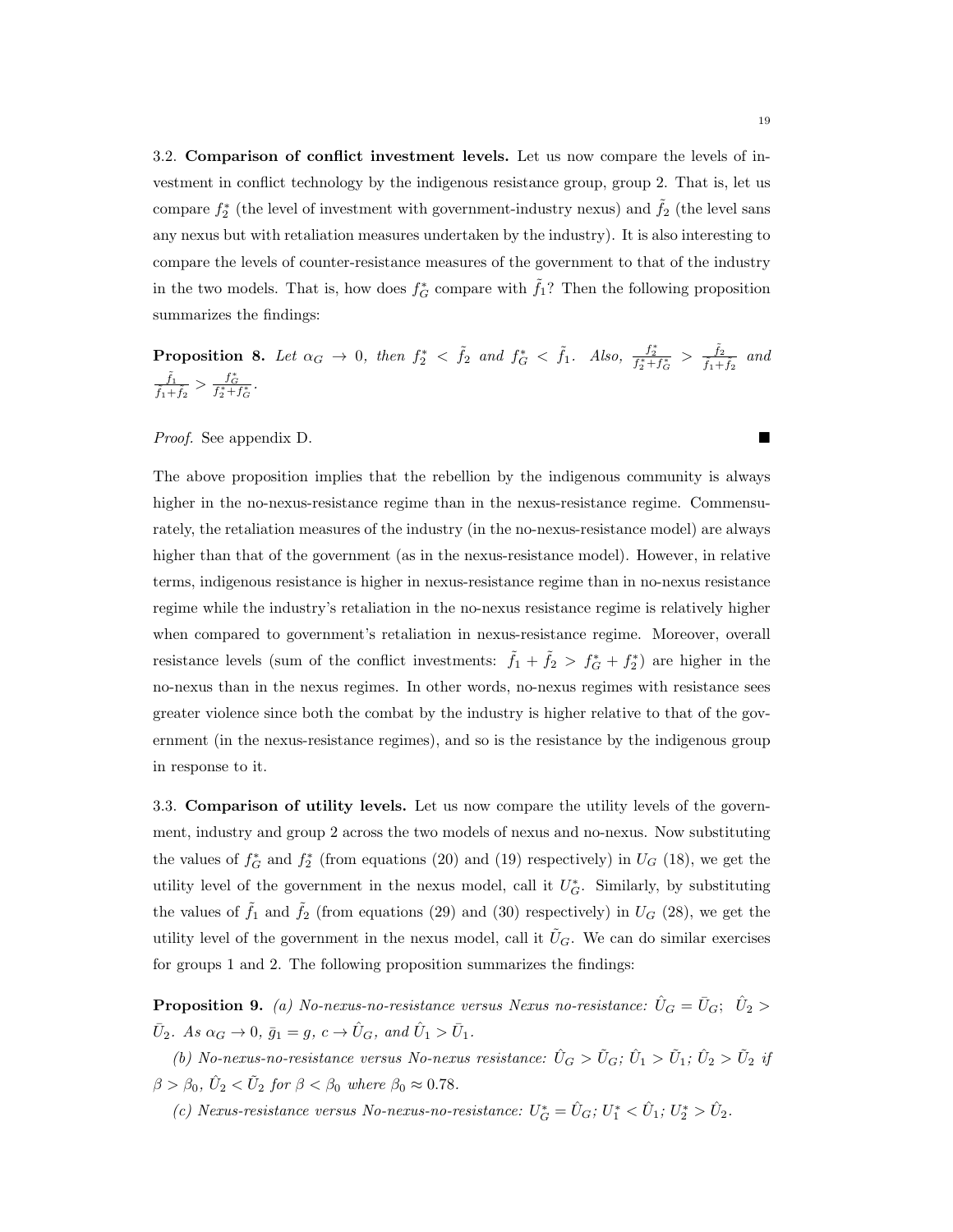- (d) Nexus-resistance versus Nexus-no-resistance:  $U_G^* = \bar{U}_G$ ;  $U_1^* < \bar{U}_1$ ;  $U_2^* > \bar{U}_2$ .
- (e) Nexus-resistance versus No-nexus resistance:  $U_G^* > \tilde{U}_G$ ;  $U_1^* < \tilde{U}_1$ ;  $U_2^* > \tilde{U}_2$ .
- (f) Nexus-no-resistance versus no-nexus-resistance:  $\bar{U}_G > \tilde{U}_G$ ;  $\tilde{U}_1 > \bar{U}_1$ ;  $\tilde{U}_2 > \bar{U}_2$ .

Proof. See appendix E.

Part (a) of the above proposition tells us that sans resistance, both the indigenous community and the industry are better-off under the no-nexus regime than the nexus regime (when  $\alpha_G \to 0$ ).

Part (b) of the proposition tells us that sans nexus, both the government and the industry are unambiguously better off in the absence of resistance from the indigenous community. However, the indigenous community itself can be better or worse off depending on  $\beta$ . If  $\beta$ is low (implying the utility of the resource to the industry is lower compared to its utility to the indigenous group), then the group is better off resisting redistribution whereas if  $\beta$  is high (that is the industry and the group have comparable utilities arising from the resource), then the group is better off not resisting redistribution.

Parts (c), (d), and (e) all have comparisons with the situation when there is both nexus and resistance. In part (c), we compare this with the absence of both nexus and resistance - the government is as well-off as before, group 1 is worse off, and group 2 is better off. In part (d), the utilities are compared with the situation of nexus but no resistance - government is as well-ff, group 1 is worse off and group 2 is better off. In part (e), the utilities are compared with the situation of no-nexus but resistance by the indigenous group, and we have the following: the government and group 2 is better off whereas group 1 is worse off.

Part (f) of the proposition compares the extremes of there being nexus between the government and the industry (the Grossman-Helpman formulation) but there being no resistance from the indigenous people versus that of there being no collusion between the government and the industry but nevertheless there being resistance from the indigenous inhabitants. We see that only the government is better off and both the industry and the indigenous groups are worse off when there is nexus between the government and the industry but no resistance.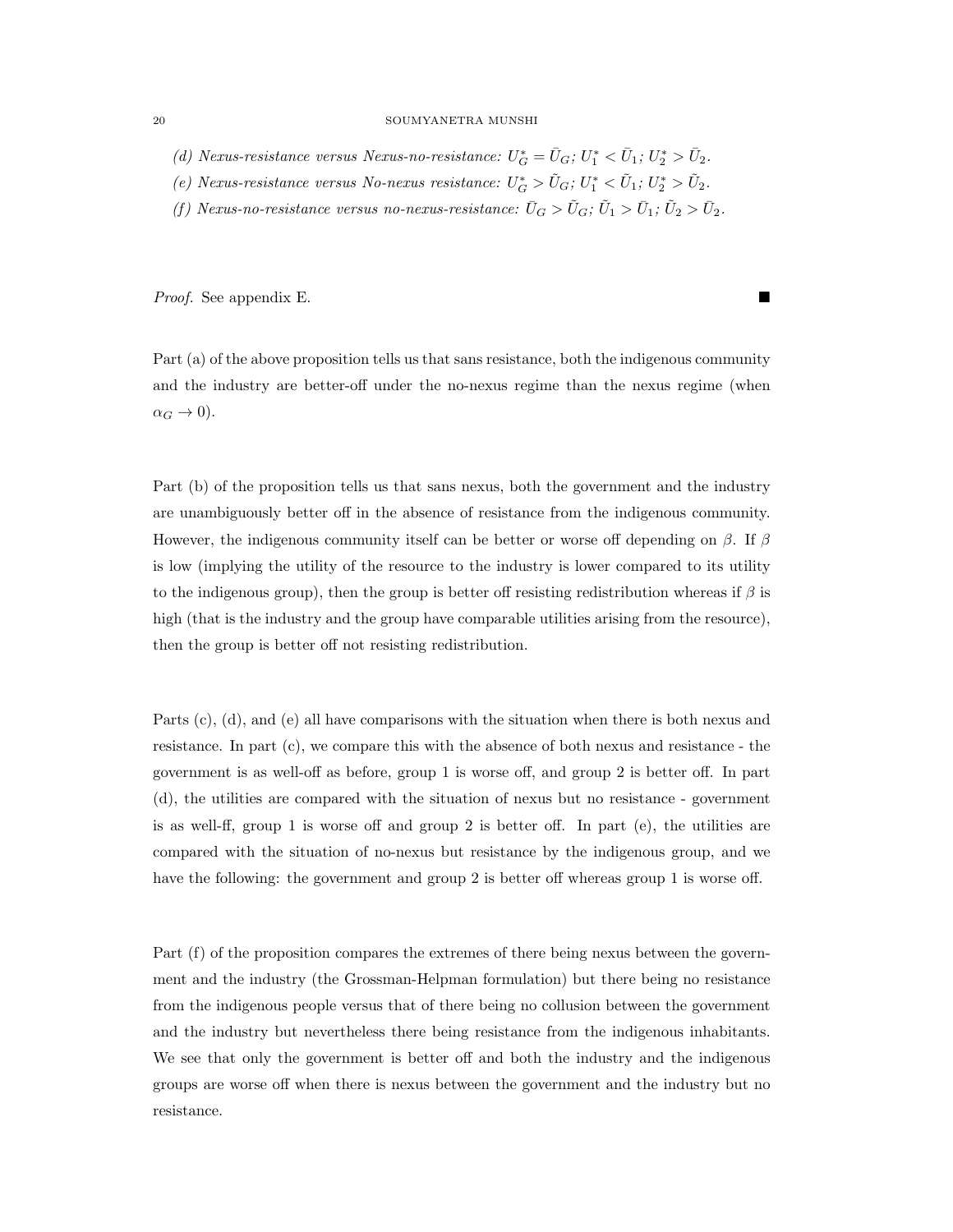Instead of regime-wise comparison of utilities of all players, let us represent regime-wise comparison of utilities of each player, like the following matrix G for the government.

$$
G = \begin{bmatrix} & & & \text{Resistance} \\ & & & \text{No} & & \text{Yes} \\ \text{Nexus} & \text{No} & \hat{U}_G & & & \hat{U}_G \\ & & \text{Yes} & \hat{U}_G & & & \leq \\ & & \text{Yes} & \hat{U}_G & & & \end{bmatrix}
$$

In short, the government is equally well-off in all the regimes except for when there is no nexus yet the indigenous groups revolt where it is worse off than in any other regime. In other words, if there is no resistance, then the government is equally well-off not being in nexus with the industry or being in nexus with the industry  $(\hat{U}_G = \bar{U}_G)$ , whereas if there is resistance, the government is better-off being in nexus  $(\tilde{U}_G < U_G^*)$ . For the industry, player 1, we have the following:

$$
1 = \begin{bmatrix} & & \text{Resistance} \\ & & & \text{Yes} \\ \text{Nexus} & \text{No} & \hat{U}_1 & > & \hat{U}_1 \\ & > & > & \hat{U}_1 \\ & \text{Yes} & \bar{U}_1 & > & U_1^* \end{bmatrix}
$$

Hence the industry is unambiguously better off under no nexus, irrespective of whether there is resistance or not  $(\hat{U}_1 > \bar{U}_1)$  under no resistance while  $\tilde{U}_1 > U_1^*$  under resistance). In other words, it is a dominant strategy for player 1, not to be in nexus with the government. For the indigenous group, player 2, we have the following:

$$
2 = \begin{bmatrix} & & \text{Resistance} \\ & & & \text{Yes} \\ \text{Nexus} & \text{No} & \hat{U}_2 & & & \hat{U}_2 \\ & & \text{Yes} & \bar{U}_2 & & & & \hat{U}_2 \\ & & \text{Yes} & \bar{U}_2 & & & & \hat{U}_2^* \end{bmatrix}
$$

Hence the best response of the indigenous groups depend on whether there is alleged nexus or not. If there is nexus, then resisting gives it higher utility, whereas if there is no nexus then not resisting gives it higher utility. However since no nexus is a dominant strategy player 1, which are also best responses for the government and player 2, the unique Nash equilibrium of this game is where there is no nexus between players 1 and 2 and there is no resistance by group 2.

Notice that even in the Grossman-Helpman world of nexus without resistance, moving from no-nexus to nexus, makes both groups 1 and 2 worse off and leaves government equally well-off, so that overall, it is Pareto-inferior. However, given nexus, group 2 is better-off resisting, group 1 is worse-off, and the government is equally well-off. However we can check that the sum of the utilities is lower than under the no-nexus-no-resistance regime but is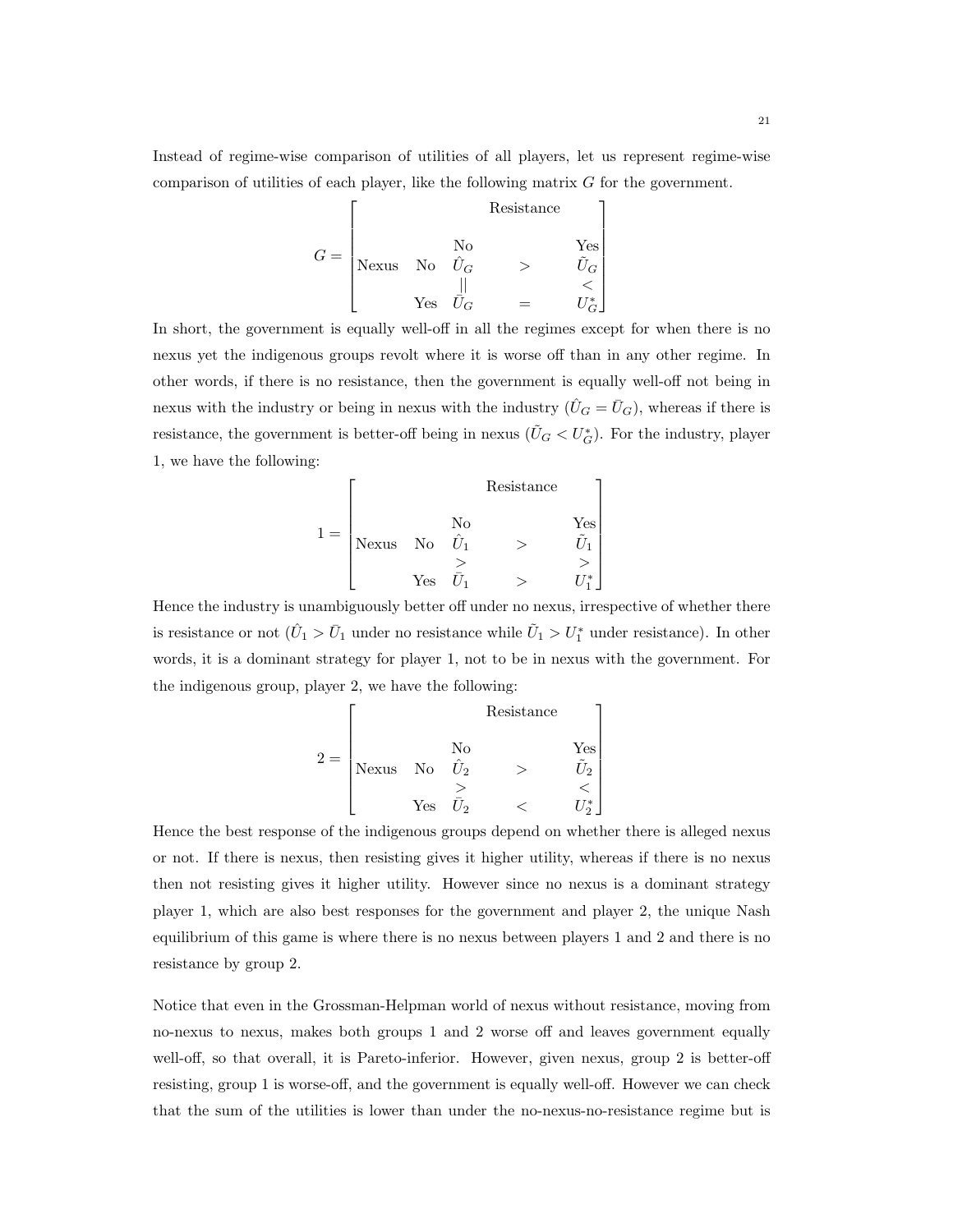greater than under nexus-no-resistance regime<sup>11</sup>. In other words, given nexus, the economy as a whole is better off when group 2 resists rather than not.

### 4. EXTENSIONS

We consider the following two variations of the basic framework without going into too much details of each.

4.1. Rehabilitation. There has been many instances of industries actually trying to pacify the displaced/disgruntled local communities by providing them developmental projects like hospitals, schools, etc. In fact, in recent times, such expenses have been made mandatory under the term 'corporate social responsibility' (CSR) whereby a certain percentage of the profits of the corporates has to be kept aside and returned to the affected people in various forms<sup>12</sup>. The World Business Council for Sustainable Development (WBCSD) has defined CSR as "the continuing commitment by business to behave ethically and contribute to economic development while improving the quality of life of the workforce and their families as well as of the local community and society at large" (Blowfield and Frynas [6]). Hence in theory, CSR is an umbrella term to cover basic rules of operation of MNCs in distant locations. For example, a few norms are as follows: "MNCs should do no intentional, direct harm; produce more good than bad for the host country; contribute to the host country's development; respect human rights; pay their fair share of taxes; respect the local culture; and cooperate with the host government in developing ethical background institutions (e.g., health and safety standards)." (Carroll [8]) In India, companies operate under the provisions of the Companies Act 2013 which explicitly recognizes a basic moral and social responsibility of companies towards the society in which they operate. Under this Act, mid and large companies have to spend 2 percent of their three-year annual average net profit on CSR activities. The Indian government is expecting considerable outlay of such expenses.

For example, NALCO (National Aluminum Company Limited) engages in the following CSR activities: The Company has four mobile health units, which organized 1357 camps in 2010-11 and treated 65340 patients with free medicines. During 2011-12, till December 2011,

 $\frac{11}{10}\hat{U}_1 + \hat{U}_2 + \hat{U}_G = 2(g + \beta^{\frac{\beta}{1-\beta}} - \beta^{\frac{1}{1-\beta}})$  whereas  $U_1^* + U_2^* + U_G^* = g$ . Also  $\bar{U}_1 + \bar{U}_2 + \bar{U}_G = g^{\beta}$ .

 $12$ Such measures to placate restive groups by providing them compensation, rehabilitation and so on are also undertaken by the government. In the case of India, for example, the Right to Fair Compensation and Transparency in Land Acquisition, Rehabilitation and Resettlement Act, 2013, called the Land Acquisition Act 2013, in short, allows state governments to fix compensation for rural and semi-urban areas between two and four times the land value. The Maharashtra government has gone ahead with land acquisition by offering the maximum compensation allowed, four times the price of land, for rural areas. (See more at: http://indianexpress.com/article/cities/mumbai/land-acquisition-government-offers-farmers-maximumcompensation/sthash.84nc5rpD.dpuf) The state government has decided to fix a compensation 3.2 times the land value for semi-urban areas and a compensation of two times the land value for urban areas. Furthermore, according to the LARR (Land Acquisition, Rehabilitation, and Resettlement) Amendment Bill 2015, government is supposed to provide employment to at least one member of the affected family of a farm laborer.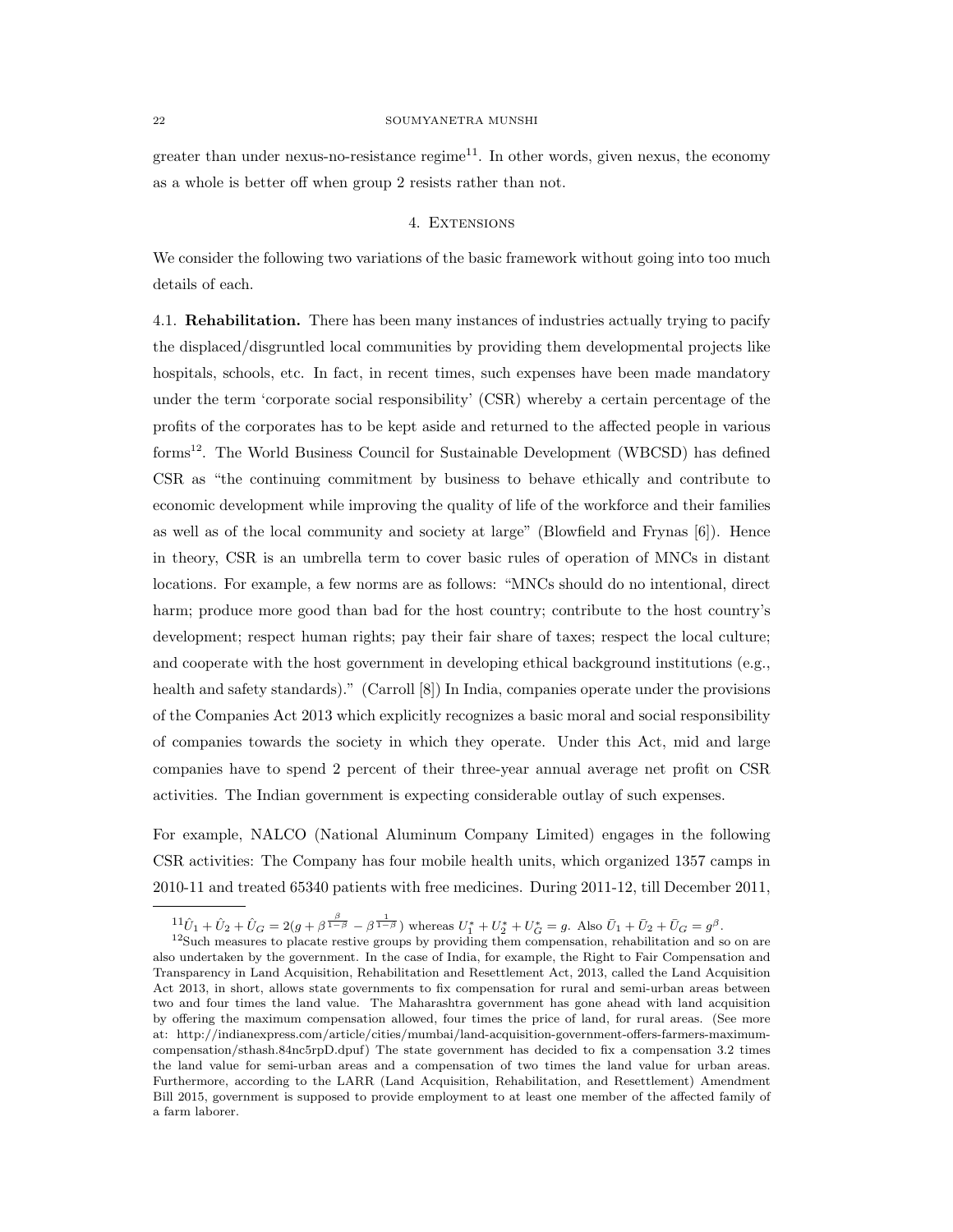769 camps have been organized and 36043 patients have been treated with free medicines. Moreover, NALCO Foundation has come forward to set up an Industrial Training Institute (ITI) at Marichamal village in the tribal-dominated Koraput, under the aegis of district administration. To run the mobile health units more professionally, the organization has taken up a project with Wockhardt Foundation. Similarly, for the formal education of tribal children, NALCO Foundation is sponsoring 250 children to Kalinga Institute of Social Sciences (KISS), Bhubaneswar. To mitigate the menace of malaria and many water-borne diseases, projects have been taken up to distribute mosquito nets and water filters in 18 villages of Damanjodi sector.

From a modeling perspective, though such expenses will still be a cost to the industry, these will enter as benefits in the utility function of the indigenous communities. So we introduce this aspect in the simplest possible way as follows: Assume the industry gives  $r$  (denoting rehabilitation) amount of money (analogous to the amount  $c$  that it gave to the government in the nexus models) to the indigenous group which is valued by the group. There is no conflict and the government is again a maximizer of the sum of the utilities of the two groups and allocates  $g_1$  to group 1. The utility functions will be as follows:

$$
(31) \t\t\t U_1 = V_1(g_1) - r,
$$

(32) 
$$
U_2 = \alpha_2 V_2 (g - g_1) + (1 - \alpha_2) r,
$$

(33) 
$$
U_G = V_1(g_1) - r + \alpha_2 V_2(g - g_1) + (1 - \alpha_2)r,
$$

where  $\alpha_2$  is the weight that the indigenous group puts on the welfare from the resource g which is up for divide, and  $1-\alpha_2$  is the weight with which it evaluates r, the contribution of the industry towards their benefit. Assume also that  $U_2$  must be such that the indigenous group is as well off as prior to any divide of its resources was initiated by the government or contribution towards its welfare was made by the industry, i.e., let the reservation utility of group 2 be  $V_2(g)$ , in other words, when the entire resource g was being enjoyed by the indigenous groups without any interference of the government or the industry. Hence it must be the case that,

(34) 
$$
\alpha_2 V_2(g_2) + (1 - \alpha_2) r \ge V_2(g).
$$

Notice that, just like  $c, r$  is purely a deduction from player 1's utility, so the industry will not give any more than it has to, so that in equilibrium, we will have (34) hold with equality, thereby yielding,

(35) 
$$
r = \frac{1}{1 - \alpha_2} V_2(g) - \frac{\alpha_2}{1 - \alpha_2} V_2(g - g_1).
$$

Substituting r in (40) and taking derivative w.r.t.  $g_1$ , we get the following F.O.C.

(36) 
$$
V'_1(g_1) = \frac{\alpha_2}{1 - \alpha_2} V'_2(g - g_1).
$$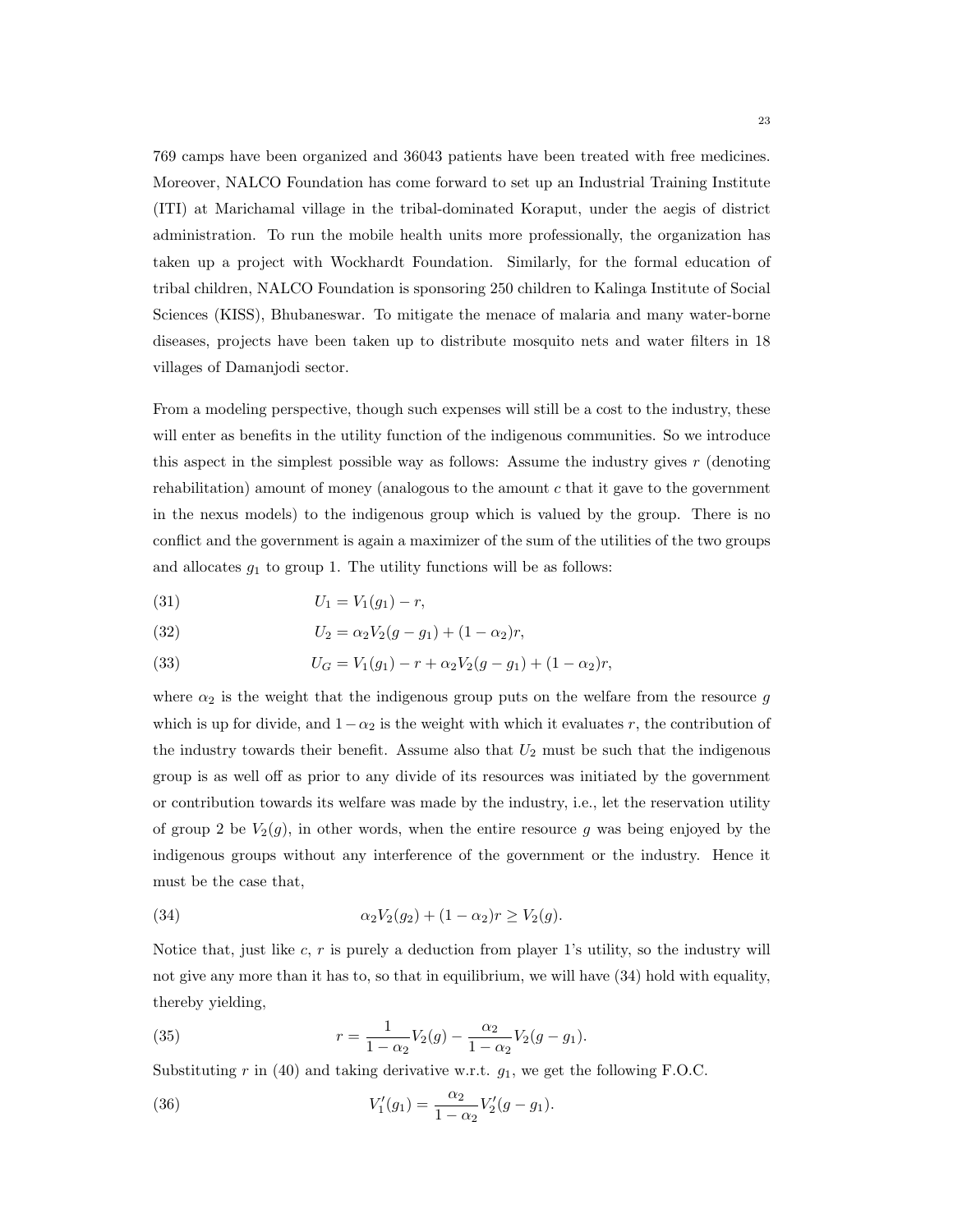Let  $g_1^R$  be the solution to the above equation. Using functional forms for  $V_1$  and  $V_2$  like before, we can explicitly solve for  $g_1^R$  as follows:

(37) 
$$
g_1^R = \left(\frac{\beta(1-\alpha_2)}{\alpha_2}\right)^{\frac{1}{1-\beta}}.
$$

Comparing FOCs (14) and (36), and solutions given in (15) and (37), we see that if  $\frac{\alpha_2}{1-\alpha_2}$  <  $\alpha_G$ , then  $V'_1(g_1^R) < V'_1(\bar{g}_1)$ . Given  $V''_1 < 0$ , we can conclude that  $g_1^R > \bar{g}_1$ . In other words, if the indigenous community places relatively lesser weight on welfare from the resource vis-avis that on rehabilitation efforts of the industry, in relation to how the government weighs the sum of the utilities of the two groups, (i.e.  $\frac{\alpha_2}{1-\alpha_2} < \alpha_G$ ), then the industry gets a higher share of the pie by rehabilitating the indigenous masses than by entering into a nexus with the government  $(g_1^R > \bar{g}_1)$ .

Conversely, if the opposite were true, then entering into a nexus would give a higher share of the pie to the industry. In fact, as  $\alpha_G \to 0$  (which we have assumed for many of the comparative statics), it is likely to be the case that  $\frac{\alpha_2}{1-\alpha_2} > \alpha_G$  in which case  $g_1^R < \bar{g}_1 \to g$ . In other words, as government gives more and more importance to campaign contributions by the industries relative to welfare of the groups, the industry gets a higher share of the resource by entering into nexus with the government than by rehabilitating the affected communities.

4.2. Bargaining. There has been several instances of indigenous communities peacefully trying to lobby with the government via NGOs etc. This section considers such a possibility by assuming some kind of sequential bargaining going on between the three players. Assume that the industry moves first and offers being in nexus with the government through a payment c, i.e., they offer to play the game as described in section 2.2 (and there is no resistance from group 2). If the offer is accepted, then the game ends there. If not, then the game moves on to period 2 when the indigenous community can offer a settlement  $n$  to the government which the government can again accept or reject. If the government accepts then, similar to the utilities in 2.2, the payoffs are as follows:

(38) 
$$
U_1 = V_1(g_1),
$$

(39) 
$$
U_2 = V_2(g - g_1) - n,
$$

(40)  $U_G = \alpha_G(V_1(g_1) + V_2(g - g_1)) + (1 - \alpha_G)n.$ 

where the indigenous communities offer to be in nexus with the government by offering them an amount  $n$  via the NGOs. Assume, for simplicity, that if all offers are rejected, then the status quo, as given in the benchmark case of 2.1 (which considers pure redistribution in the absence of nexus and resistance) is obtained. Since the formulation is one of a sequential game of perfect information, we can use backward induction to solve it.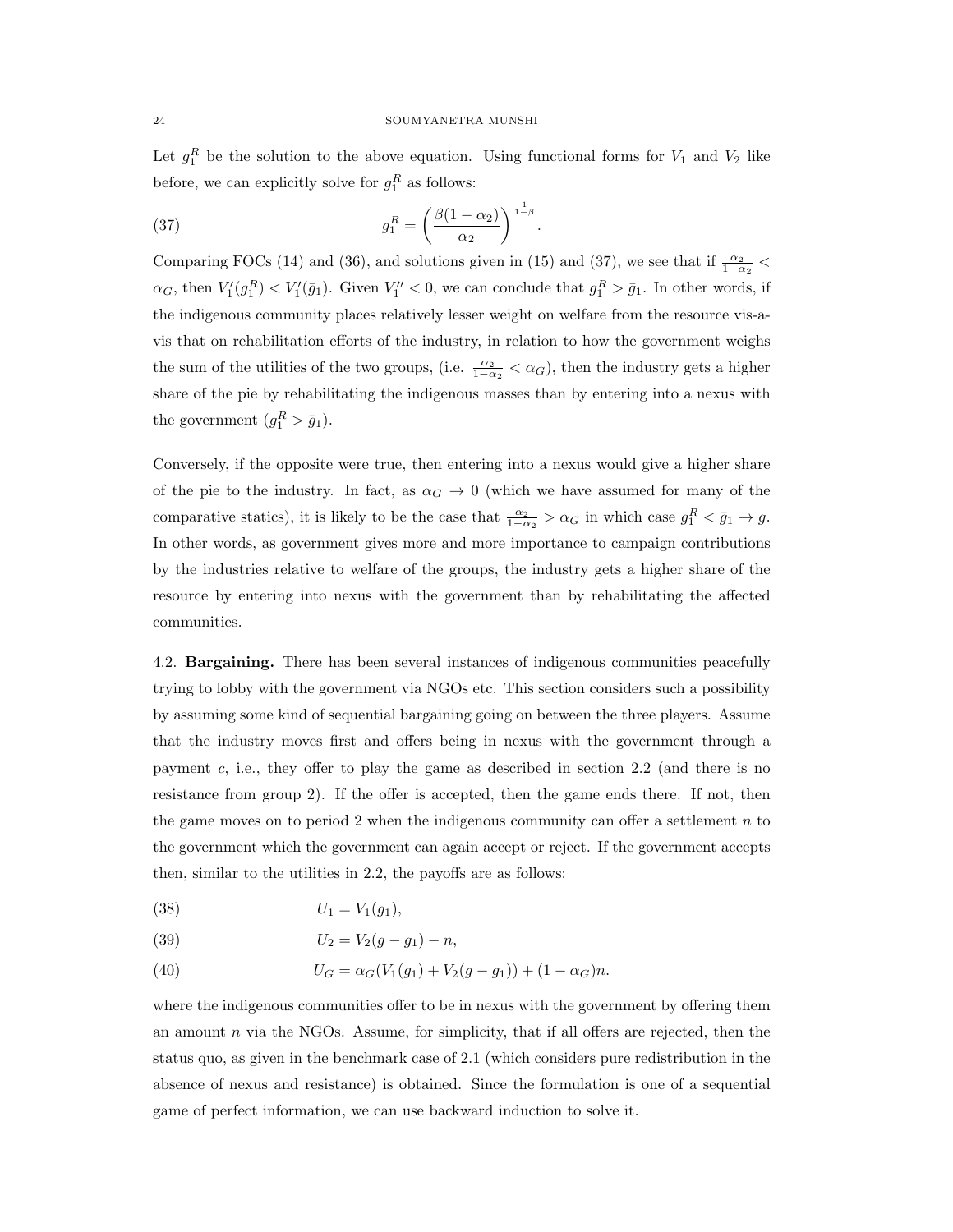

Consider the second period subgame where the government has already rejected period 1 offer. Since the reservation utility of the government is  $\hat{U}_G$ , player 2 will offer him n such that

$$
\alpha_G(V_1(g_1) + V_2(g - g_1)) + (1 - \alpha_G)n \ge \hat{U}_G.
$$

Since  $n$  is purely a deduction from 2's utility, it will want to make  $n$  as small as possible as still make n acceptable to G. Assume (as is standard), that government accepts when it is indifferent. Hence we get

(41) 
$$
n = \frac{1}{1 - \alpha_G} \hat{U}_G - \frac{\alpha_G}{1 - \alpha_G} (V_1(g_1) + V_2(g - g_1)).
$$

Hence joint maximization of the government and the industry implies solving the following problem:

(42) 
$$
\max_{g_1, n} U_2
$$
  
subject to  $U_G \ge \hat{U}_G$ .

Substituting n from (41), problem (42) reduces to an unconstrained maximization as follows (call the objective function  $m$ ):

(43) 
$$
\max_{g_1} m = \{ V_2(g - g_1) - \frac{1}{1 - \alpha_G} \hat{U}_G + \frac{\alpha_G}{1 - \alpha_G} (V_1(g_1) + V_2(g - g_1)) \}.
$$

Differentiating  $m$  w.r.t.  $g_1$  yields the FOC for the allocation of the resource among the two groups as follows:

(44) 
$$
V'_1(g_1) = \frac{1}{\alpha_G} V'_2(g - g_1).
$$

Let the resulting  $g_1$  be denoted as  $g_1^n$ . Since  $V_1'(g_1^n) > V_1'(\bar{g}_1)$  (since  $\alpha_G < 1$ ), and  $V_1''(.) \leq 0$ (from SOC for maximization), we get  $g_1^n < \bar{g}_1$ . Hence there is lesser share of pie going to group 1 as compared to what they were getting when they were in nexus. Using specific functional forms like before, we can compute this explicitly. Here

(45) 
$$
g_1^n = (\beta \alpha_G)^{\frac{1}{1-\beta}} < \bar{g}_1 = \left(\frac{\beta}{\alpha_G}\right)^{\frac{1}{1-\beta}}
$$

Hence smaller is  $\alpha_G$ , the bigger is the gap between what the industry gets from the government when it is in nexus versus when the indigenous group is in nexus. In the limiting case when  $\alpha_G \to 0$ ,  $g_1^n \to 0$  (whereas  $\bar{g}_1 \to g$ ).

.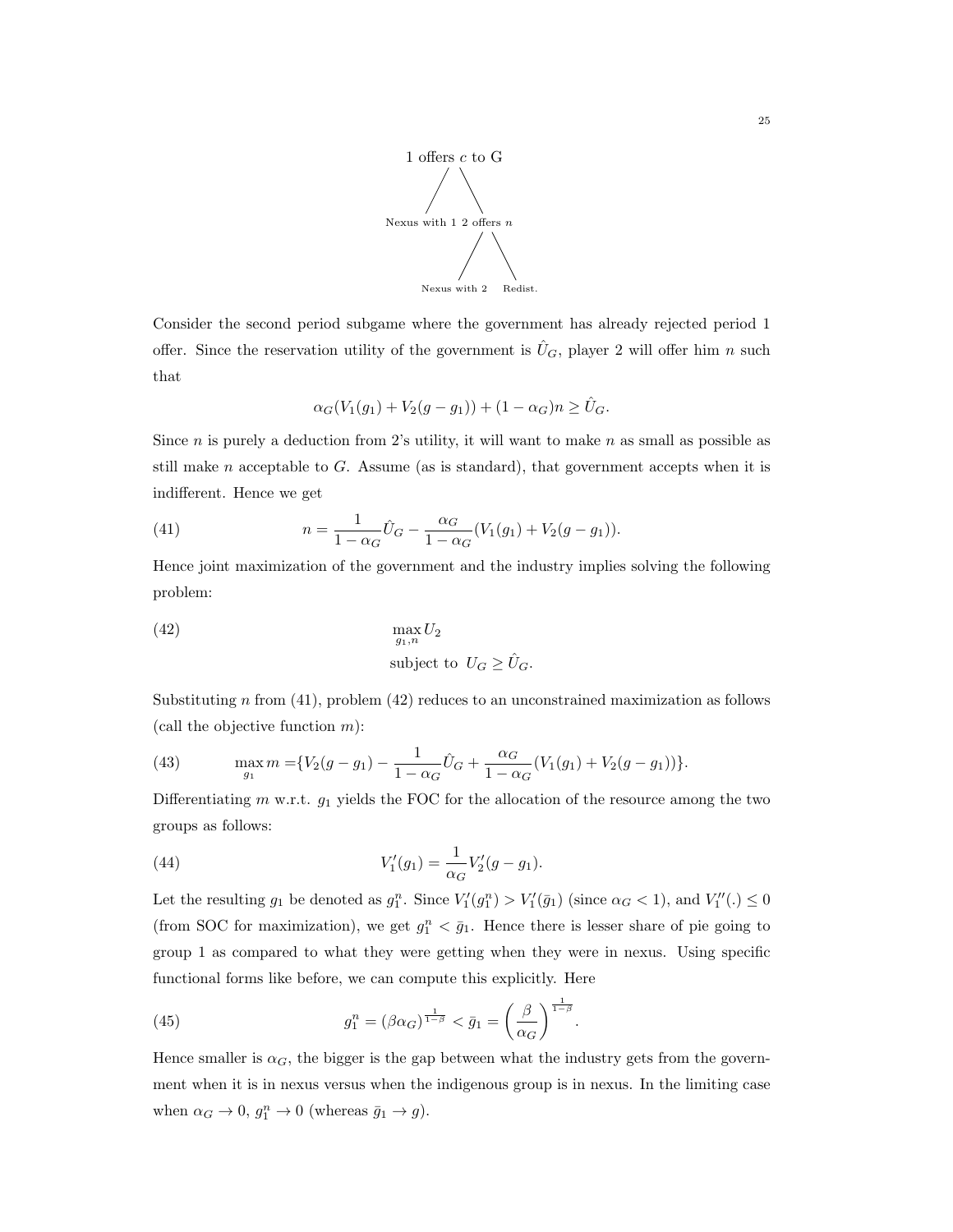Hence, in period 1, the industry looks ahead and gets its offer accepted as described in the subsection 2.2. On the other hand, if we let the indigenous group mobilize and lobby before the industry, then they could get their offer accepted right away and hence allocation would be  $g_1^n$  as described above and hence more in favor the indigenous group. In short, whoever gets to lobby first gets to move allocation in its favor. Of course, the order in which players move is a moot question.

## 5. Conclusion

Historically, mining companies have almost always won their battles against local people. When people say 'Jaan denge par jameen nahin denge'[We'll give away our lives, but never our land], it probably bounces off them like a light drizzle on a bomb shelter. They've heard it before, in a thousand different languages, in a hundred different countries. (From 'Mr. Chidambaram's War' in Roy [25])

To the best of our knowledge, this paper is one of the first theoretical attempts at incorporating possible nexus between the government and the industry leading to armed upheaval of the affected group. We have proposed a simple set-up, based on Grossman and Helpman [17], to see the ramifications of alleged nexus between the government and the industry in the context of allocation of a public resource and under the possibility of armed resistance by the indigenous group who are initially the primary users of the resource. We get the interesting finding that allocation decision of the government (taken under nexus with the industry) can be forced back to the initial no-nexus-no-resistance level when we allow the possibility of resistance. In fact, given nexus, group 2 is better-off resisting, while group 1 is worse-off and government equally well-off when facing resistance.

Overall, conflict/resistance levels are higher in the no-nexus regime where insurgency operations by the rebel groups are countered by the industry. Both offensives by the tribals and counter-offensives by the industry are each higher compared to the levels when such operations are undertaken by the government in the nexus regimes. In other words, government counter-insurgency operations are lower than the industry's and commensurately, so are the resistance efforts by the indigenous masses. Nexus regimes, even without resistance, is welfare-decreasing for the economy as a whole, while adding resistance makes group 2 better-off, group 1 worse off, and leaves government equally well-off. We also find that, given nexus, the economy as a whole is better off when group 2 resists rather than not. However, the Nash equilibrium occurs when there is no nexus and no resistance.

We also look at two possible extensions of the basic model (without resistance) - one where the industry doesn't confront the indigenous groups militarily but rather through pacifying measures leading to utility enhancement for the indigenous groups, were they to accept such in-kind offers. In this case, we find that the industry could end up having more or less of the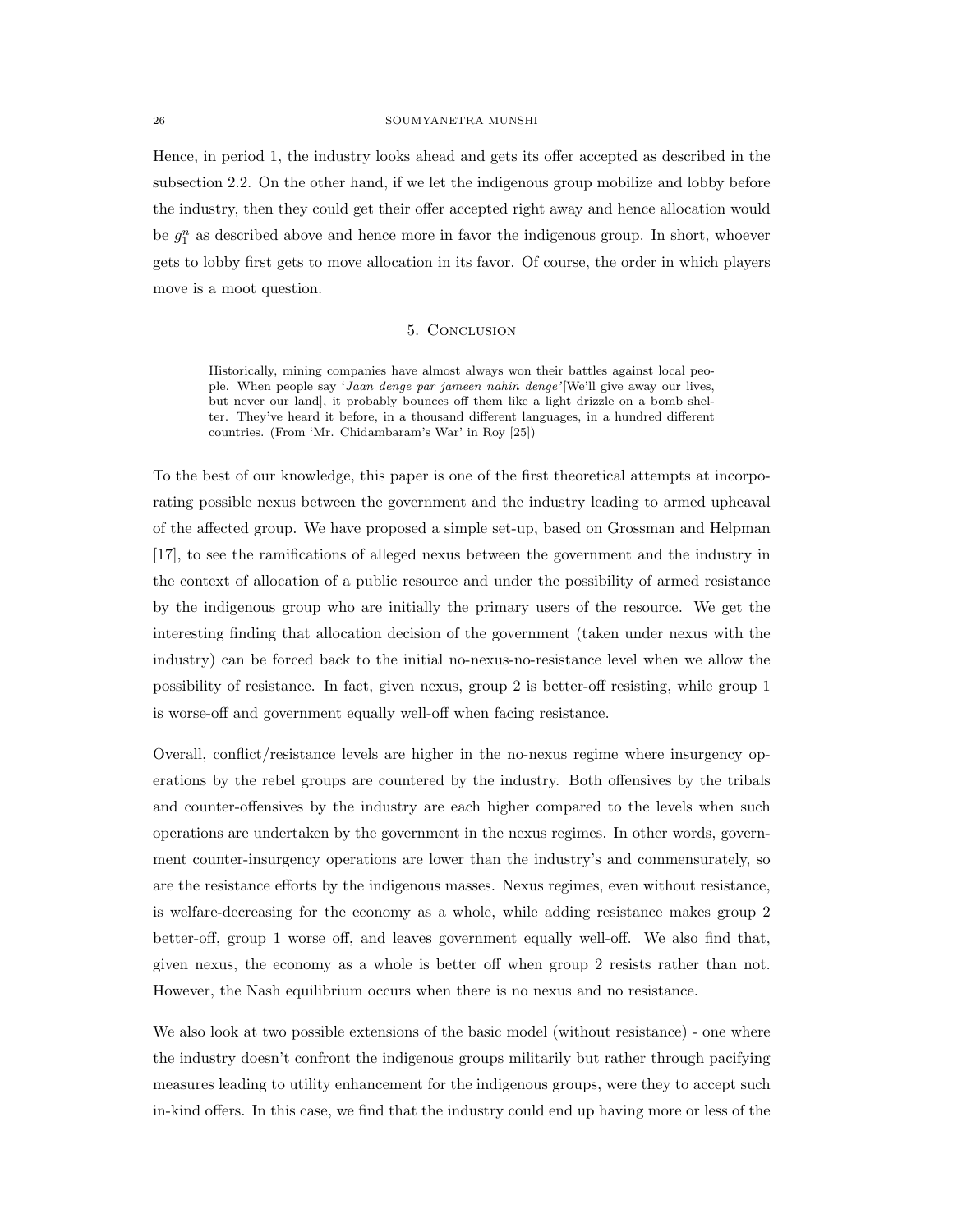pie compared to its share when in nexus with the government. Another extension considered the possibility of the indigenous group entering into some sort of nexus with the government (presumably via NGOs) in a sequential bargaining game. Like in 2-stage bargaining games, we find that whoever entered the got the opportunity to lobby with the government first, stood better chance of swaying negotiations in its favor.

For future research within the existing framework, we can think of 'campaign contribution' as government revenue, at least part of which is spent on public goods or transfers elsewhere, in a context where the government faces a revenue constraint<sup>13</sup>. So, if we do admit the possibility of higher c improving social welfare, at least for the non-tribal population (not explicitly modeled here), we move into a different set of public policy trade-offs. In fact, one could interpret the state's valuation of  $c$  in terms of some kind of relative state capture by non-tribals so that a more democratic state would then go for higher expropriation of tribals. We could do some explicit welfare comparisons between tribals and non-tribals as well: a utilitarian social welfare function could easily mandate high expropriation of tribals despite higher conflict, whereas a Rawlsian one might mandate otherwise.

There is also possibility of further research in empirical directions. For example, we might compare CSR levels of industries in violence-affected regions, government interventions, and also resistance levels by indigenous communities in regions where there is 'alleged' nexus versus those in which such allegations are somewhat mitigated and see how well the predictions of the model hold out. However, since these are very murky waters and a lot of deals are unreported, getting precise predictions and explanations empirically would clearly be an uphill task.

#### Appendix A. Proof of proposition 2

Assuming Cobb-Douglas functional forms for  $V_1$  and  $V_2$ , and letting  $\alpha_G \to 0$ , we get  $\bar{g}_1 = g$ , and substituting in (12), we get  $c = \hat{U}_G$ . Hence we get

$$
\bar{U}_1 = g^{\beta} - (1 - \beta)\beta^{\frac{\beta}{1 - \beta}} - g.
$$

Comparing with  $\hat{U}_1$ , we see that  $\bar{U}_1 < \hat{U}_1$ .

 $13$ For example, fiscal transfers in India tend to be disjoint from the financial contribution by a region. For instance, the revenue generated from mining and natural resources is generally used for large social and infrastructure needs, but not necessarily in that region where the revenue is raised. There are different arguments in support of this practice the foremost being that the central government has a larger development responsibility as natural resources are unevenly distributed across states. (Political Economy of Land Acquisition and Resource Development in India by Shashi Ratnaker Singh. Paper presented in the'Political Economy of Development' conference at IGIDR, Mumbai, during November 2014.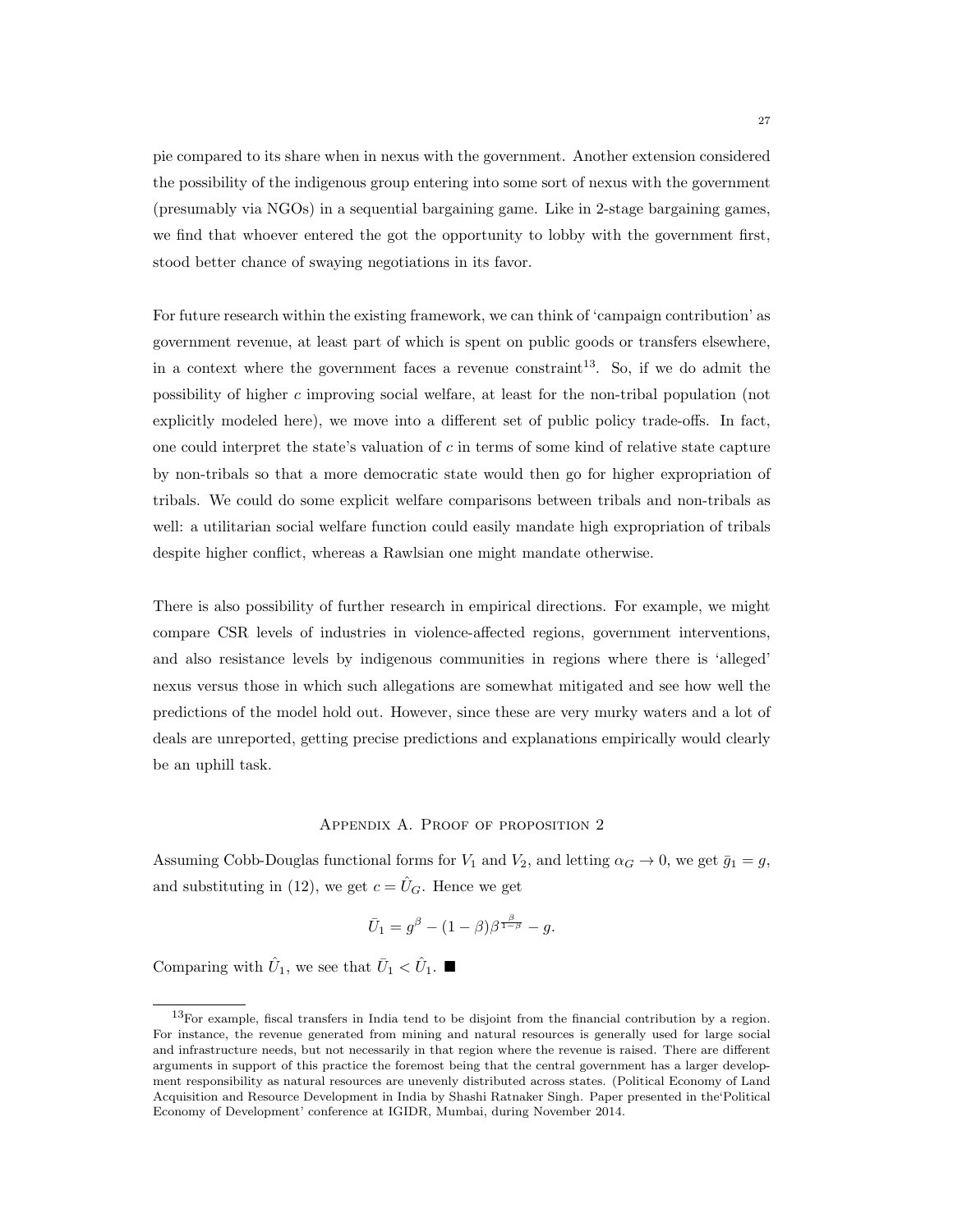# Appendix B. Proof of proposition 4

Assuming  $V_1 = x^{\beta}$ , and  $V_2 = x$ , we get the following for resistance levels:

$$
f_G^* = \frac{\alpha_G^{3/4} \sqrt{g_1} \left( g_1^{\beta - 1} - 1 \right)^{3/4}}{1 + \sqrt{\alpha_G} \sqrt{g_1^{\beta - 1} - 1}},
$$

$$
\frac{f_G^*}{f_G^* + f_2^*} = \frac{\sqrt{\alpha_G} \sqrt{g_1^{\beta - 1} - 1}}{1 + \sqrt{\alpha_G} \sqrt{g_1^{\beta - 1} - 1}}.
$$

Using these we estimate each of the terms of the FOC (25) as  $\alpha_G \to 0$  and get the following:

(46) 
$$
\frac{\partial K}{\partial g_1} \approx \sqrt{\alpha_G} \left[ \frac{g_1^{\beta} (\beta - 1) g_1^{\beta - 2}}{2 \sqrt{g_1^{\beta - 1} - 1}} + \sqrt{g_1^{\beta - 1} - 1} . \beta . g_1^{\beta - 1} \right].
$$

Simplification yields

$$
\frac{\partial K}{\partial g_1} \approx \frac{\sqrt{\alpha_G} . g_1^{\beta - 1}}{2\sqrt{g_1^{\beta - 1} - 1}} \left[ \beta - 1 + \beta (g_1^{\beta - 1} - 1) \right].
$$

Now,  $\frac{\partial K}{\partial g_1} = 0 \implies g_1^* = \beta^{\frac{1}{1-\beta}}$  which is equal to  $\hat{g}_1$ .

# APPENDIX C. PROOF OF PROPOSITION 6

Using functional forms,  $V_1(x) = x^{\beta}$ ;  $V_2(x) = x$ , we can calculate the optimal conflict investments as given in proposition 5, as follows:

$$
\tilde{f}_1 = \frac{g_1^{\frac{3\beta - 1}{4}}}{1 + g_1^{\frac{\beta - 1}{2}}};
$$

$$
\tilde{f}_2 = \frac{g_1^{\frac{\beta + 1}{4}}}{1 + g_1^{\frac{\beta - 1}{2}}}.
$$

Moreover, using the above, we can get the following:

$$
\frac{\tilde{f}_1}{\tilde{f}_1 + \tilde{f}_2} = \frac{g_1^{\frac{\beta - 1}{2}}}{1 + g_1^{\frac{\beta - 1}{2}}};
$$

$$
\frac{\tilde{f}_2}{\tilde{f}_1 + \tilde{f}_2} = \frac{1}{1 + g_1^{\frac{\beta - 1}{2}}}.
$$

Substituting these we can compute the objective function as given in (28) can be calculated to be the following:

(47) 
$$
U_G = g + g_1^{\beta} - g_1^{\frac{1+\beta}{2}}.
$$

Differentiating w.r.t.  $g_1$ , we get,  $\tilde{g}_1 = \left(\frac{2\beta}{\beta+1}\right)^{\frac{2}{1-\beta}}$ . SOC for maximization holds at this value. Substituting  $\tilde{g}_1$  in (47) and simplifying, we get

$$
\tilde{U}_G = g + \frac{(1 - \beta)(2\beta)^{\frac{2\beta}{1 - \beta}}}{(1 + \beta)^{\frac{1 + \beta}{1 - \beta}}}.
$$

 $\blacksquare$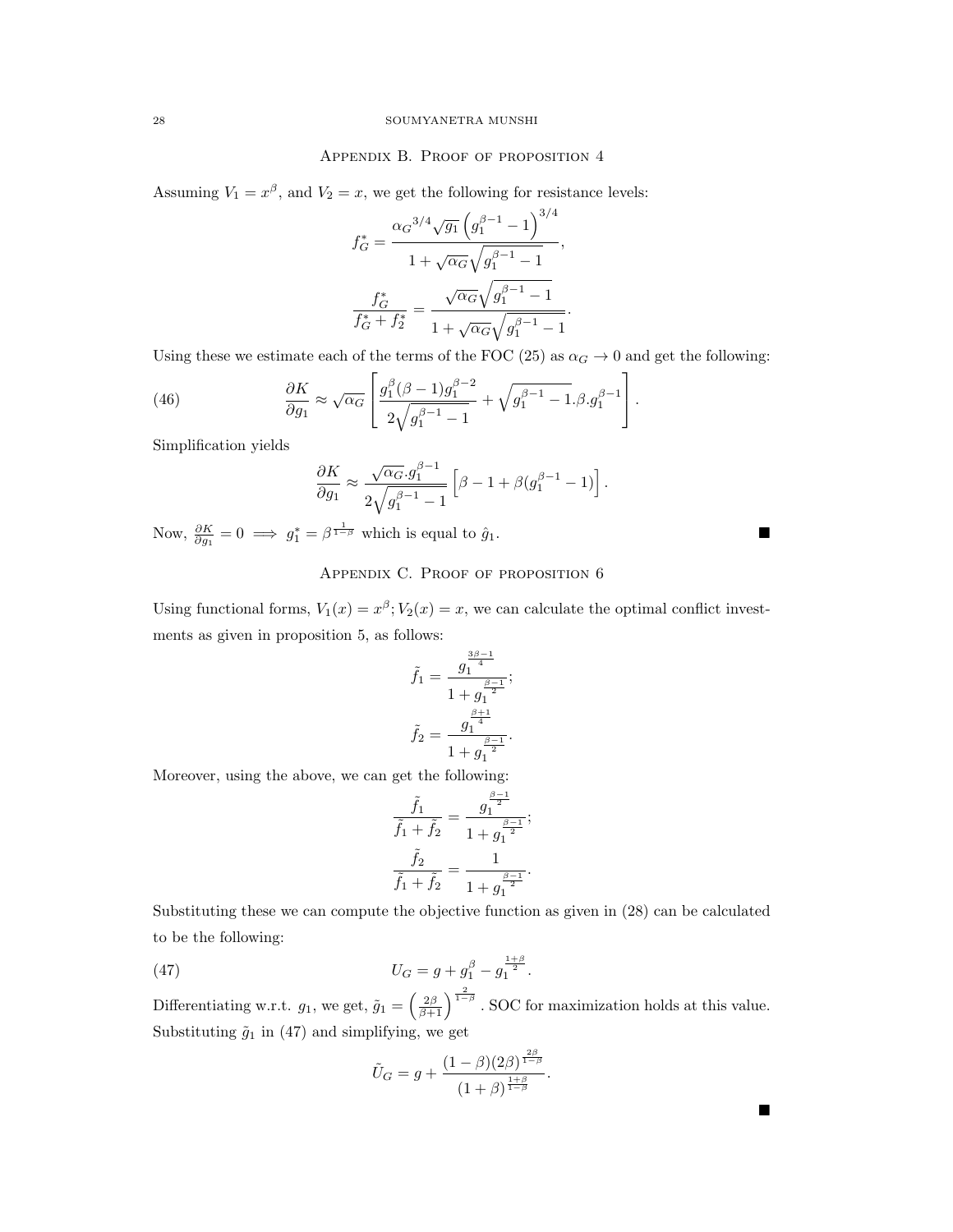#### Appendix D. Proof of proposition 8

Substituting the functional forms, we can get the following conflict investments:

$$
f_2^* = \frac{(\alpha_G(1-\beta))^{1/4} \beta^{\frac{3-\beta}{4(1-\beta)}}}{\sqrt{\beta} + \sqrt{\alpha_G} \sqrt{1-\beta}};
$$

$$
\tilde{f}_2 = \frac{(2\beta)^{\frac{3-\beta}{2(1-\beta)}}}{(1+\beta)^{\frac{1+\beta}{2(1-\beta)}}(3\beta+1)}.
$$

Now as  $\alpha_G \to 0$ ,  $f_2^* \to 0$  while for a fixed  $\beta$ ,  $\tilde{f}_2 > 0$ . Hence we can conclude that  $f_2^* < \tilde{f}_2$ . Similarly, we can compute that  $\tilde{f}_1 > 0$  while  $f_G^* \to 0$  as  $\alpha_G \to 0$  (and the rate at which it converges to 0 is faster than that of  $f_2^*$  since  $\alpha_G$  occurs with a higher power in  $f_G^*$  than in  $f_2^*$ ). Hence  $f_G^* < \tilde{f}_1$ .

Moreover we can compute the relative conflict levels as follows:

$$
\frac{f_2^*}{f_2^* + f_G^*} \to 1;
$$
  

$$
\frac{f_G^*}{f_2^* + f_G^*} \to 0.
$$

Moreover  $\frac{\tilde{f}_1}{\tilde{f}_1+\tilde{f}_2} > 0$  and  $\frac{\tilde{f}_2}{\tilde{f}_1+\tilde{f}_2} < 1$ . Hence we can conclude that  $\frac{f_2^*}{f_2^*+f_6^*} > \frac{\tilde{f}_2}{\tilde{f}_1+\tilde{f}_3}$  $\frac{f_2}{\tilde{f}_1+\tilde{f}_2}$  whereas  $\tilde{f}_1$  $\frac{\tilde{f}_1}{\tilde{f}_1+\tilde{f}_2} > \frac{f_G^*}{f_2^*+f_G^*}$  asymptotically. Moreover  $\tilde{f}_1 + \tilde{f}_2 > f_2^* + f_G^*$  (since the RHS  $\rightarrow 0$  and LHS is positive).  $\blacksquare$ 

# APPENDIX E. PROOF OF PROPOSITION 9

We can compute that as  $\alpha_G \to 0$ ,  $\bar{U}_1 = -c = -\hat{U}_G$ ,  $\bar{U}_2 = g$  and  $\bar{U}_G = \hat{U}_G$ . Since  $\hat{U}_G > 0$ , we get  $\hat{U}_1 > \bar{U}_1$ . Straightforward comparison also yields that  $\bar{U}_2 < \hat{U}_2$ . Similarly we can algebraically compute the utilities for the players across different regimes to get the result of this proposition.

#### **REFERENCES**

- [1] Anderson, Robert S., and Huber, Walter (1988) The Hour of the Fox: Tropical Forests, the World Bank, and Indigenous People in Central India. Vistaar Publications, New Delhi.
- [2] Azam, Jean-Paul. (1995) How to Pay for the Peace: A Theoretical Framework with References to African Countries. Public Choice, Vol. 83, No. 1/2, pp. 173-184.
- [3] Azam, Jean-Paul and Bhatia, Kartika (2013) Provoking Insurgency in a Federal State: Theory and Application to India. (mimeo)
- [4] Blaser, Mario, Feit, Harvey A., and McRae, Glenn. (2004) In the way of Development: Indigenous Peoples, Life Projects and Globalization, Zed Books, London and New York.
- [5] Boddewyn, Jean J. and Brewer, Thomas L. (1994) International-Business Political Behavior: New Theoretical Directions. The Academy of Management Review, Vol. 19, No. 1, pp. 119-143.
- [6] Blowfield, Michael and Frynas, Jedrzej George. (2005) Setting New Agendas: Critical Perspectives on Corporate Social Responsibility in the Developing World, International Affairs, Vol. 81, No. 3, pp. 499-513.
- [7] Calvano, Lisa. (2008) Multinational Corporations and Local Communities: A Critical Analysis of Conflict, Journal of Business Ethics, 82(4), pp. 793-805.
- [8] Carroll, Archie B. (2004) Managing Ethically with Global Stakeholders: A Present and Future Challenge. The Academy of Management Executive, Vol. 18, No. 2, pp.114-120.
- [9] Cernea, Michael (ed.) (1999) The Economics of Involuntary Resettlement: Questions and Challenges, The world Bank, Washington.